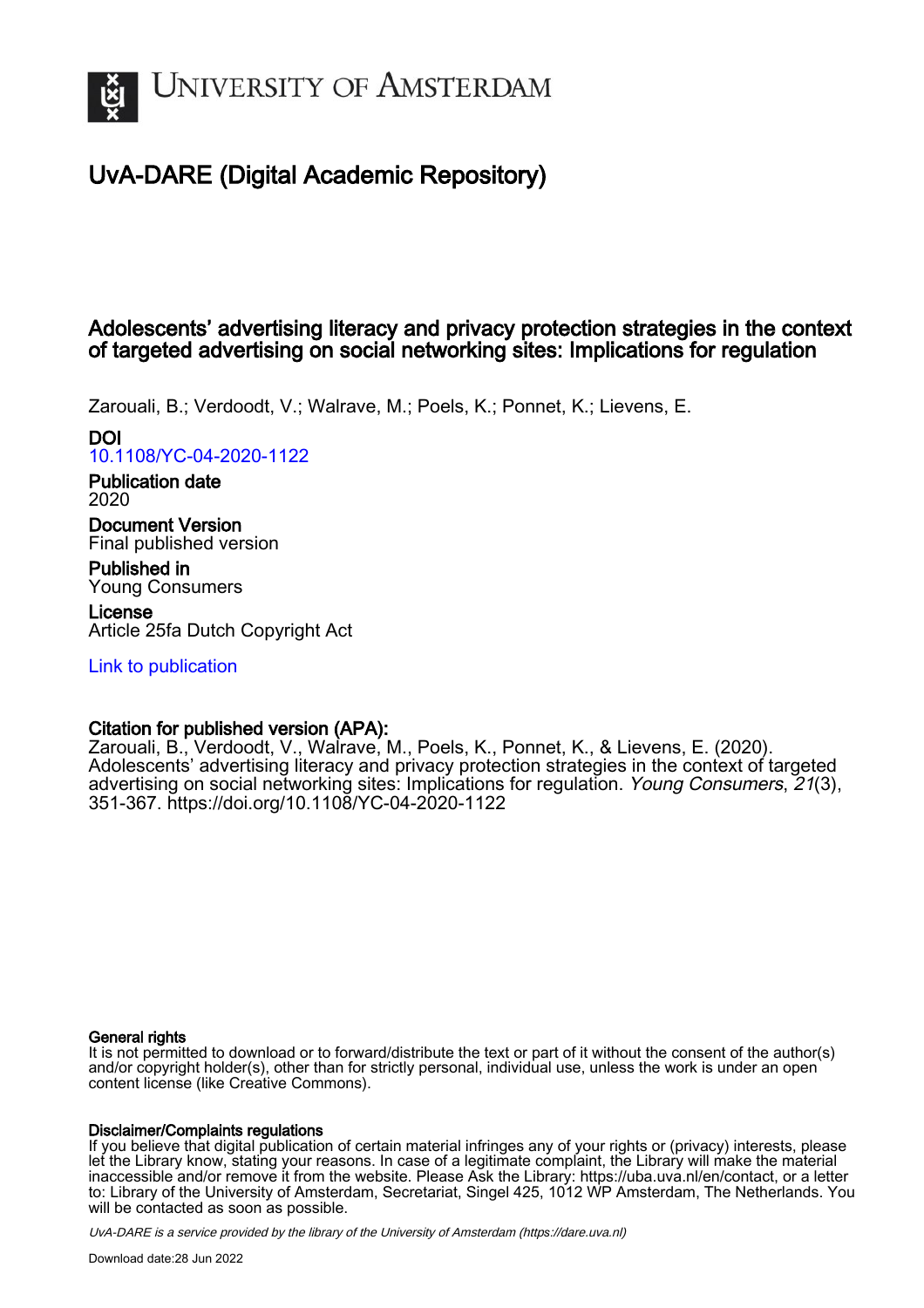# Adolescents' advertising literacy and privacy protection strategies in the context of targeted advertising on social networking sites: implications for regulation

Brahim Zarouali, Valerie Verdoodt, Michel Walrave, Karolien Poels, Koen Ponnet and Eva Lievens

#### Abstract

**Purpose** – This study aims to investigate the development of adolescents' advertising literacy and privacy protection strategies in the context of targeted advertisements on social networking sites (SNSs). **Design/methodology/approach** – A survey was conducted among 374 adolescents between 12 and 17 years of age, and 469 young adults (18–25 years) served as a comparative benchmark.

Findings - Results indicate that advertising literacy increases progressively throughout adolescence, and reaches adult-like levels only by the age of 16. In addition, adolescents have an inadequate awareness of commercial data collection practices. This awareness slowly increases as a function of their age until it reaches an adult level around the age of 20. Finally, findings reveal that adolescents take little action to cope with targeted advertisements by means of privacy protection strategies.

**Practical implications** – This paper devotes much attention to the formulation of specific recommendations for EU policymakers and regulatory bodies. In addition, it also holds implications for advertisers (e.g. the need for more in-depth data protection impact assessments), social media providers (e.g. adolescent-friendly privacy policy) and social caretakers (e.g. achieving advertising literacy and privacy education).

**Originality/value** – This paper fulfills the need to investigate adolescents' advertising literacy and privacy-protective behaviors on SNSs, and, in turn, directly translates these insights into recommendations that can underpin the rationale of regulatory or policy decisions on a European level.

Keywords Adolescence, Regulation, Social networking sites, Privacy protection, Advertising literacy Paper type Research paper

#### Introduction

Growing up in the digital era, adolescents have embraced social networking sites (SNSs) as an integral part of their daily lives. The pervasiveness and increased popularity of SNSs among adolescents has also drawn the attention of advertisers, offering them an important venue for their commercial agendas. On these platforms, adolescents are regularly confronted with targeted advertising that is tailored to their personal characteristics and behavior ([Zarouali](#page-17-0) et al., 2017, [2018\)](#page-17-1). The tracking, profiling and targeting practices that enable personalization are sophisticated and opaque, and as such, can inhibit adolescents' ability to understand these commercial practices or make critical decisions about their privacy and personal data [\(Verdoodt and Lievens, 2017](#page-17-2)). A study revealed indications that Brahim Zarouali is based at the Amsterdam School of Communication Research (ASCoR), University of Amsterdam, The Netherlands. Valerie Verdoodt is based at the Department of Law, London School of Economics and Political Science, London, UK. Michel Walrave and Karolien Poels are both based at the Department of Communication Studies, University of Antwerp, Antwerp, Belgium. Koen Ponnet (imec-mict) and Eva Lievens (Law and Technology) are both based at Ghent University, Ghent, Belgium.

Received 5 April 2020 Revised 20 May 2020 Accepted 17 June 2020

Funding: This work was funded by the Agentschap Innoveren en Ondernemen (Flanders Innovation & Entrepreneurship Agency) under Grant SBO-130008.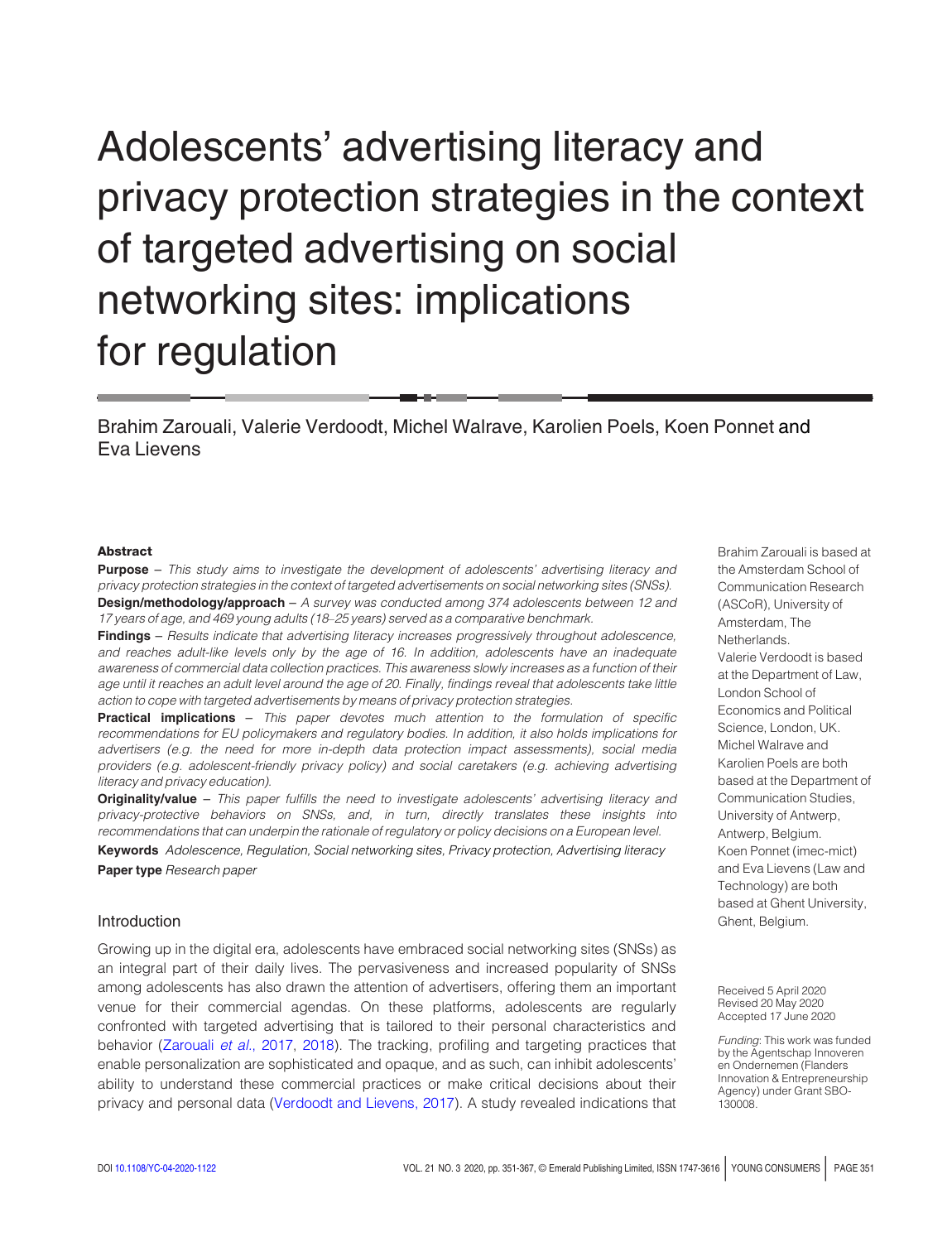adolescents might not be fully aware of brand communications that circulate in a social networking environment [\(Rowley](#page-16-0) et al., 2016). Recently, this issue has been the subject of heightened public debate and raised important concerns from a children's rights perspective, particularly for their rights to privacy and protection against exploitation under the UN Convention on the Rights of the Child (UNCRC) ([Verdoodt and Lievens, 2017](#page-17-2)). Therefore, we aim to empirically investigate whether adolescents understand advertising on SNSs (i.e. their advertising literacy) and determine to which extent they engage in protective behaviors to safeguard their privacy, and, in turn, *directly* translate these insights into recommendations that can underpin the rationale of regulatory or policy decisions at European level [\(European Commission, 2010;](#page-15-0) [Verdoodt and Lievens, 2017\)](#page-17-2).

Based on the aforementioned, our research aim is threefold. First, we explore at what age advertising literacy among adolescents' (12–17 years) is fully developed in the context of targeted advertising on SNSs, with young adults being the benchmark (18–25 years). This comparison will allow for meaningful interpretation of the progression of adolescents' advertising literacy, and thus, determine when this knowledge crystallizes into a sophisticated defense mechanism. Second, by using the same comparative base, we aim to explore whether adolescents have an adequate awareness of data collection practices (i.e. being aware of the type of data being used for advertising purposes). Third, we examine adolescents' privacy conceptions and institutional privacy protection strategies on SNSs (as compared to young adults). This allows us to explore patterns of privacy awareness and privacy management from a targeted advertising perspective. With the obtained findings, we devote considerable discussion on how these findings can directly feed into recommendations for EU policymakers and regulatory bodies (e.g. GDPR and ePrivacy Directive).

#### Background: the regulatory framework for targeted advertising

At the EU level, the collection and processing of children's data for targeted advertising practices are covered by the general data protection regulation (GDPR) ([European](#page-16-1) [Parliament and Council, 2016\)](#page-16-1). The GDPR applies to (most often fully or partially automated) processing of personal data (Article 2 GDPR). The GDPR already pays particular attention to "children" and acknowledges that they merit specific protection regarding their personal data, as they are less aware of the risks and the consequences of the processing of their personal data on their rights (Recital 38 GDPR). This specific protection for children should be awarded when their personal data is processed in the context of marketing and profiling (Recital 38 GDPR). Advertisers that want to process children's personal data for the delivery of personalized advertising will have to comply with the principles and requirements for data controllers and the specific protection for children in the GDPR ([Verdoodt and Lievens, 2017;](#page-17-2) [Zuiderveen Borgesius, 2015\)](#page-17-3). In addition, the ePrivacy Directive contains rules for the processing of personal data in the electronic communication sector, which already covers popular tracking technologies used for the serving of targeted advertisements like cookies. As such, it forms an additional layer of protection, complementing the GDPR. In January 2017, the European Commission launched its proposal for an ePrivacy Regulation, which is set to replace the ePrivacy Directive and align the rules for electronic communications with the new standards of the GDPR. At the moment, it is still unclear what the real impact of these changes on the daily lives of children and the exercise of their rights will be [\(Lievens and Verdoodt, 2017\)](#page-16-2). In this regard, research on adolescents' understanding of the personalization and data collection elements, as well as the uptake of privacy protection strategies are highly relevant to develop evidence-based recommendations regarding the finalization and implementation of the ePrivacy Regulation.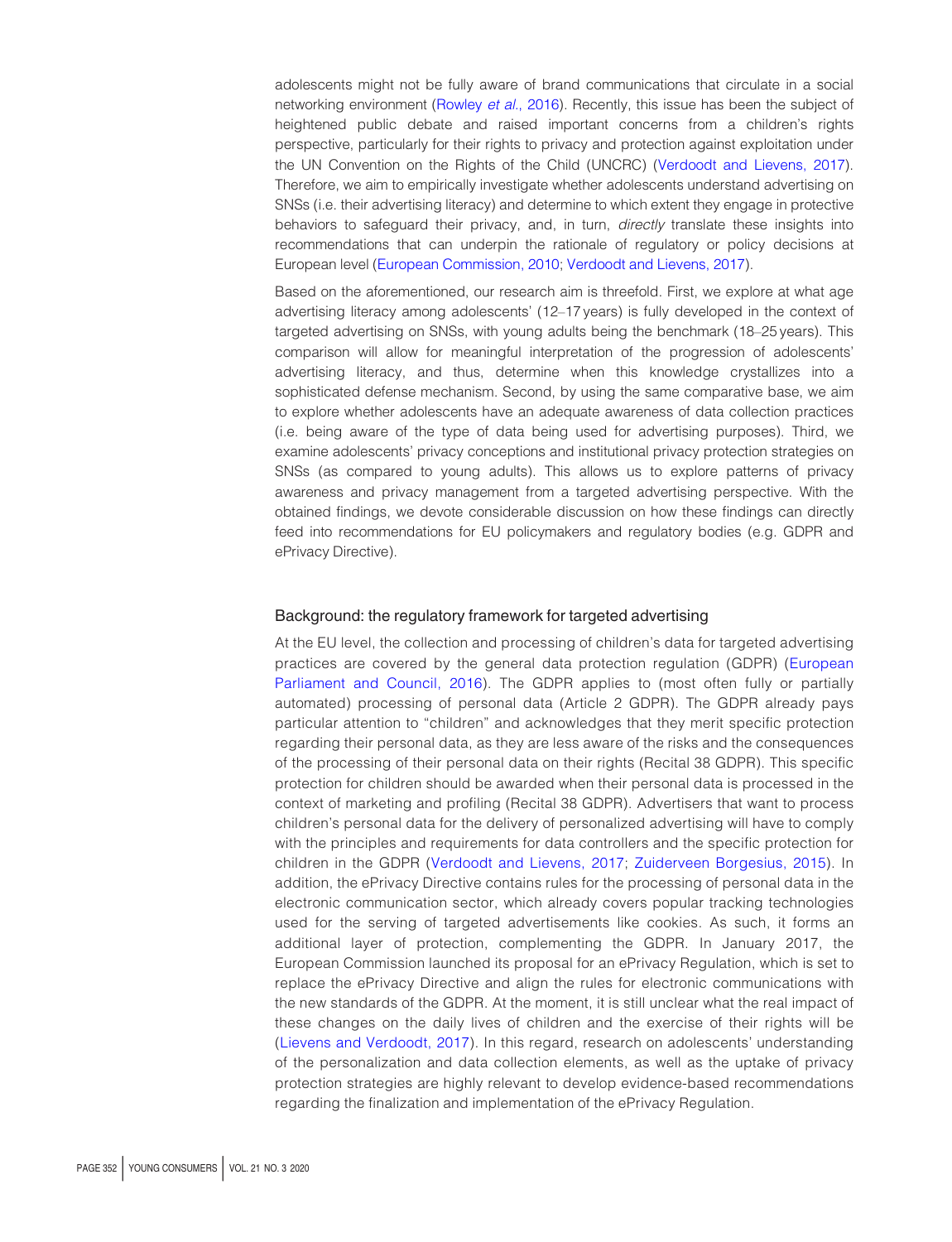#### Literature review

#### Advertising literacy

Advertising literacy refers to the necessary skills and abilities to recognize, interpret and critically evaluate advertising [\(Hudders](#page-16-3) et al., 2017). More frequently than not, the concept of advertising literacy has been used to infer an individual's understanding of the selling and *persuasive* intent of advertising. For decades, scholars have argued that by the age of 12, children have reached a robust level of advertising literacy for traditional advertising forms [\(Gunter](#page-16-4) et al., 2005; [Gunter and Furnham, 1998](#page-16-5); [Valkenburg and Cantor, 2001](#page-17-4)). Recently, however, studies have countered this claim by showing that advertising literacy has not entirely matured at the age of 12, indicating that it continues to develop through adolescence as well (Carter et al.[, 2011;](#page-15-1) [Rozendaal](#page-16-6) et al., 2010). Given this empirical evidence, it is somewhat remarkable to observe that no research efforts have been directed to the development of advertising literacy past the age of 12. This issue is now more relevant than ever as adolescents are daily exposed to covert and embedded advertising formats during their – extensive-time on SNSs (i.e. sponsored posts or targeted ads). To elaborate on this issue, it is essential to address that advertising literacy depends on two major elements:

1. cognitive and information processing ability and

#### 2. experience [\(Friestad and Wright, 1994](#page-16-7)).

When it comes to cognitive and information processing ability, it has been asserted that covert and embedded ads require a greater amount of mental resources to successfully process the persuasive and selling intent of these persuasive messages [\(Hudders](#page-16-3) et al., [2017;](#page-16-3) Panic et al.[, 2013\)](#page-16-8). On SNSs, targeted ads adopt the format of the network, and are subtly integrated into the user news feed in between other, organic posts ([Aguirre](#page-15-2) et al., [2016\)](#page-15-2). This practice blurs the boundaries between advertising, entertainment and information, making it more challenging for adolescents to understand these messages as pieces of marketing content [\(Hudders](#page-16-3) et al., 2017). Therefore, we argue that advertising literacy in the context of targeted advertisements on SNSs needs sufficient time to develop, which should be a process that continues during adolescence as well.

A second requirement for advertising literacy development is the experience or practice individuals have with advertisements, which can simply be defined as the number of exposures to a specific ad format ([Evans and Park, 2015](#page-16-9); [Friestad and Wright, 1994\)](#page-16-7). As argued by [Friestad and Wright \(1994\)](#page-16-7), experience and practice with certain types of persuasion attempts may only begin beyond a consumer's childhood. In contrast to traditional advertising (to which children are exposed to from a very young age), consumers might start to gain experience with targeted ads on SNSs during their adolescent years, as the terms of service of most SNSs usually restrict their use to those 13 or older years of age. Although it should be acknowledged that children may already have a profile account before the age of 13 [\(Livingstone](#page-16-10) et al., 2013; [Ofcom, 2017](#page-16-11)), we can still argue that experience-based development of advertising literacy in an SNSs context is most likely to occur well beyond the childhood years, and thus develop throughout adolescence.

Based on this reasoning, we expect adolescents' advertising literacy to increase as a function of their age during adolescence. However, the question still remains when adolescents reach an adult-like level of advertising literacy (i.e. a fully developed or matured advertising literacy). Therefore, we formulate:

- H1. Advertising literacy in the context of targeted advertising on SNSs gradually increases during adolescence.
- RQ1. At what age do adolescents reach adult levels of advertising literacy in the context of targeted advertising on SNSs?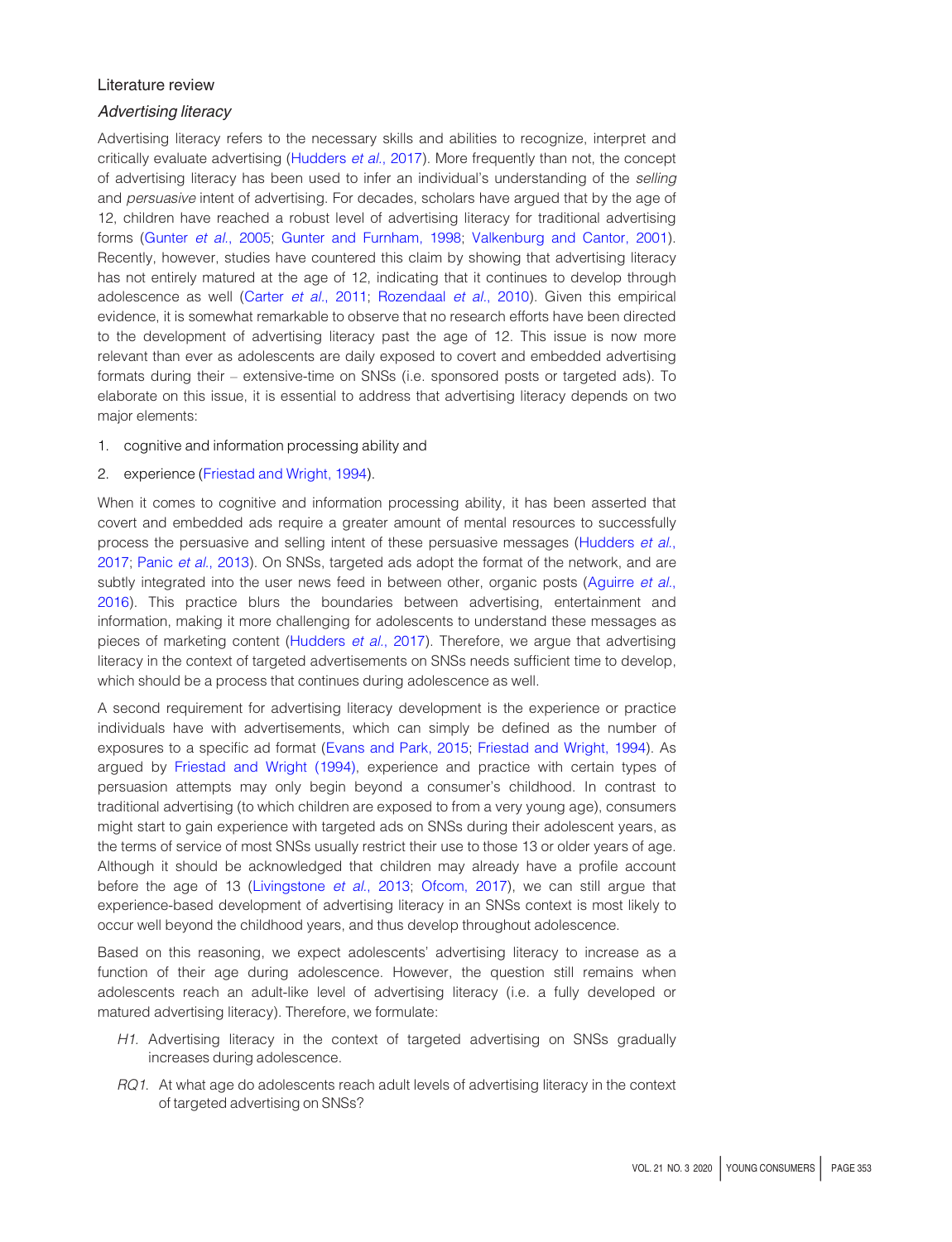#### Awareness of data collection and use

In addition to advertising literacy, adolescents need a wider array of advertising competencies to fully comprehend how targeted advertisements work and intend to persuade people. In this respect, it is essential to know that social platforms have compiled an unprecedented database of personal information about their users, which companies and third parties can easily use to tailor advertising at specific, predefined target groups who are most likely to be interested in a particular product or service [\(Knoll, 2016](#page-16-12); [Tucker,](#page-17-5) [2014\)](#page-17-5). Advertisers can select their audience based on innumerable pieces of personal data such as socio-demographic information, preferences and interests, lifestyle pattern, realtime location, visited websites, etc. Therefore, being aware of the acquisition and usage of one's personal data by companies and brands is crucial to have an accurate and thorough understanding of targeted advertising on SNSs, as well as to trigger critical reflection with regard to the consequences of these marketing practices for their online privacy.

Tracking and profiling of consumers' online information and activities often happen covertly on SNSs ([Boerman](#page-15-3) et al., 2017). Research showed that users' usually know that data collection and usage is somehow involved, but have insufficient knowledge on how and which data are being used by companies and third parties ([McDonald and Cranor, 2010](#page-16-13); Smit et al.[, 2014](#page-16-14)). Thus, even if adolescents were to have sufficient advertising literacy (i.e. understanding that targeted ads aim to sell and persuade), it does not necessarily follow that they also understand the underlying data acquisition and usage due to a general lack of transparency ([Lievens and Verdoodt, 2017](#page-16-2); [Zarouali](#page-17-0) et al., 2017). A recent study by [De](#page-15-4) Pauw et al. [\(2017\)](#page-15-4) illustrates this line of reasoning: although the children in their study were able to recognize a personalized advertisement, few of them were aware that the advertisement was based on their own personal data, i.e. their previous browsing behavior. In the context of this study, we expect that this awareness will increase as adolescents become older. In addition, we also aim to explore when this awareness reaches an adultlike level. Hence, we formulate the following hypothesis and research question:

- H2. Awareness of data collection and use on SNSs for advertising purposes gradually increases during adolescence.
- RQ2. At what age do adolescents reach adult levels of awareness of data collection and usage on SNSs for advertising purposes?

#### Institutional privacy protection strategies and concerns

From the moment SNSs gained considerable popularity around the globe, the topic of online privacy attracted the attention of academic research from the angle of commercial exploitation by companies and third parties ([Debatin](#page-15-5) *et al.*, 2009; [Livingstone](#page-16-10) *et al.*, 2013). Although this issue concerns all users on SNSs, it is particularly important in the case of adolescents. When it comes to online privacy on SNSs, it has been argued that adolescents engage in loose and *laissez-faire* behavior, hereby sometimes ignoring the risk of privacy invasions ([Trepte and Reinecke, 2011](#page-16-15); [Youn, 2009](#page-17-6)). In this context, scholars often refer to what has been called the *privacy paradox* ([Barnes, 2006;](#page-15-6) [Norberg](#page-16-16) et al., 2007; [Taddicken,](#page-16-17) [2014\)](#page-16-17). This paradox asserts that adolescents in general consider their online privacy to be important, yet they do not act accordingly to protect it in specific situations ([Barnes, 2006](#page-15-6)). Indeed, studies have revealed that adolescents are less eager to engage in privacyprotective behavior than older age groups, as they disclose much more personal information and are less likely to use privacy settings as compared to adult users [\(Christofides](#page-15-7) et al., 2009; [Walrave](#page-17-7) et al., 2012).

However, it is important to note that this line of reasoning mainly applies to adolescents' protective strategies toward their social privacy on SNSs. This refers to protective measures to control access to their personal data by other users, rather than the SNS provider or third parties (like advertisers). Considering the intrusiveness and ubiquity of targeted advertising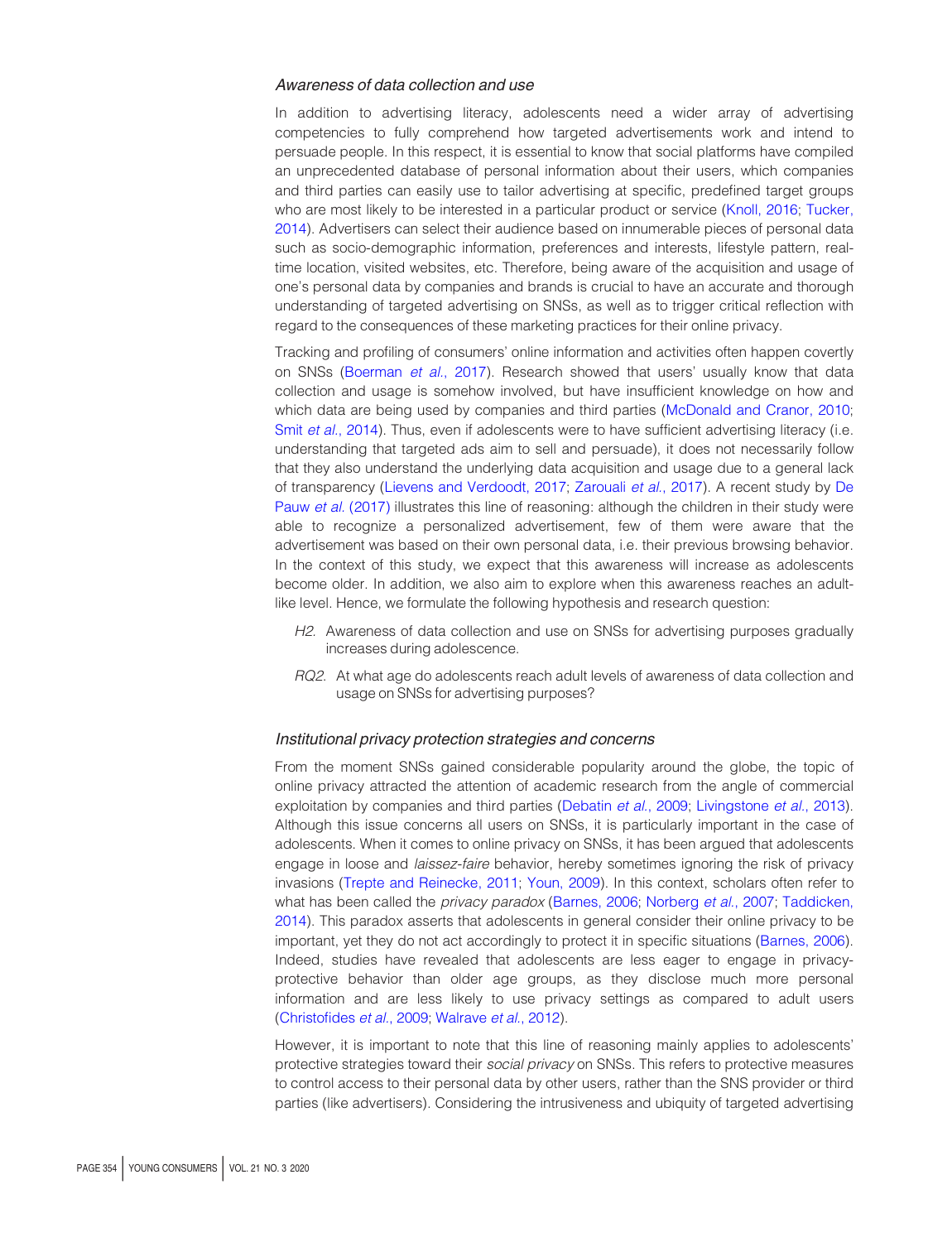in SNSs, it is crucial to also determine to what extent adolescents engage in *institutional* privacy-protective behavior, which refers to protection strategies to control and cope with the use of personal data by companies and third parties for advertising purposes [\(Raynes-](#page-16-18)[Goldie, 2010](#page-16-18); [Young and Quan-Haase, 2013\)](#page-17-8). To date, it remains somewhat unclear whether adolescents are truly concerned about their institutional privacy in the context of advertising on SNSs, and, to what extent they engage in institutional privacy protection strategies as a control and coping mechanism. In this regard, [Boyd \(2014\)](#page-15-8) argued that adolescents might not be concerned about commercial or organizational actors having access to their personal information; online privacy for them rather means avoiding surveillance from parents, teachers, friends and other meaningful persons in their lives. This can be explained by referring to adolescents' imagined audiences on a SNS: whereas friends, peers, family and other members of their network represent "known audiences" (i.e. social privacy), advertisers and commercial parties are usually "unknown audiences" (i.e. institutional privacy) [\(Debatin](#page-15-5) et al., 2009; [Trepte and Reinecke, 2011](#page-16-15); [Young and Quan-](#page-17-8)[Haase, 2013\)](#page-17-8). In other words, the information gathering practices for purposes of targeted advertising might remain invisible on social platforms, and thus, out of reach of adolescents' privacy concerns [\(Debatin](#page-15-5) et al., 2009).

Based on this discussion, we highlight the urgent need to clarify adolescents' privacy concerns vis-a`-vis advertisers on SNSs (i.e. institutional privacy), with adults being the comparative base; and more importantly, explore to what extent they engage in institutional privacy-protecting strategies to cope with advertisements based on their personal data. With adolescents' well-being, e-safety and fundamental rights at stake (such as their rights to privacy and development) ([Verdoodt and Lievens, 2017\)](#page-17-2), we formulate the following research questions:

- RQ3. To what extent are adolescents concerned about their institutional privacy, and how does this compare to adults?
- RQ4a. Does engaging in institutional privacy protection strategies increase during adolescence?
- RQ4b. At what age do adolescents reach adult levels of institutional privacy protection strategies on SNSs?

#### Methods

#### Participants and procedure

The adolescent sample consisted of 374 respondents between 12 and 17 years of age  $(n_{12}$ year = 60;  $n_{13}$ year = 70;  $n_{14}$ year = 56;  $n_{15}$ year = 68;  $n_{16}$ year = 63;  $n_{17}$ year = 57) ( $M_{age}$  = 14.47,  $SD = 1.69$ ; 53% girls) who met the criterion of being active on SNSs. We decided to include 12-year-olds as well because solid and reliable evidence exists that significant numbers of children younger than 13 have a profile on a SNS, even though the minimum age is set to 13 ([Lilley and Ball, 2013;](#page-16-19) [Ofcom, 2017](#page-16-11)). All adolescents in the sample were recruited from schools situated in Belgium by means of convenience sampling. More precisely, based on personal contacts, we contacted two secondary schools to ask them whether they were willing to participate in the study and both accepted. Prior to the study, formal consent from the school's principal, parental consent and adolescents' informed consent was obtained. The study's procedure was approved by the ethical committee of our institution (ethical approval number: SHW\_17\_37). The paper-and-pencil questionnaire was conducted in classrooms during school time. All respondents were assured that their responses would be treated anonymous and confidential and that they could withdraw their participation at any given time without negative consequences. No respondent decided to do so. Importantly, given the focus on adolescents' understanding of targeted ads, we decided to offer them a visual aid to make the questions more concrete. They were given two examples of real targeted ads or sponsored posts that appear in the news feed of two popular SNSs,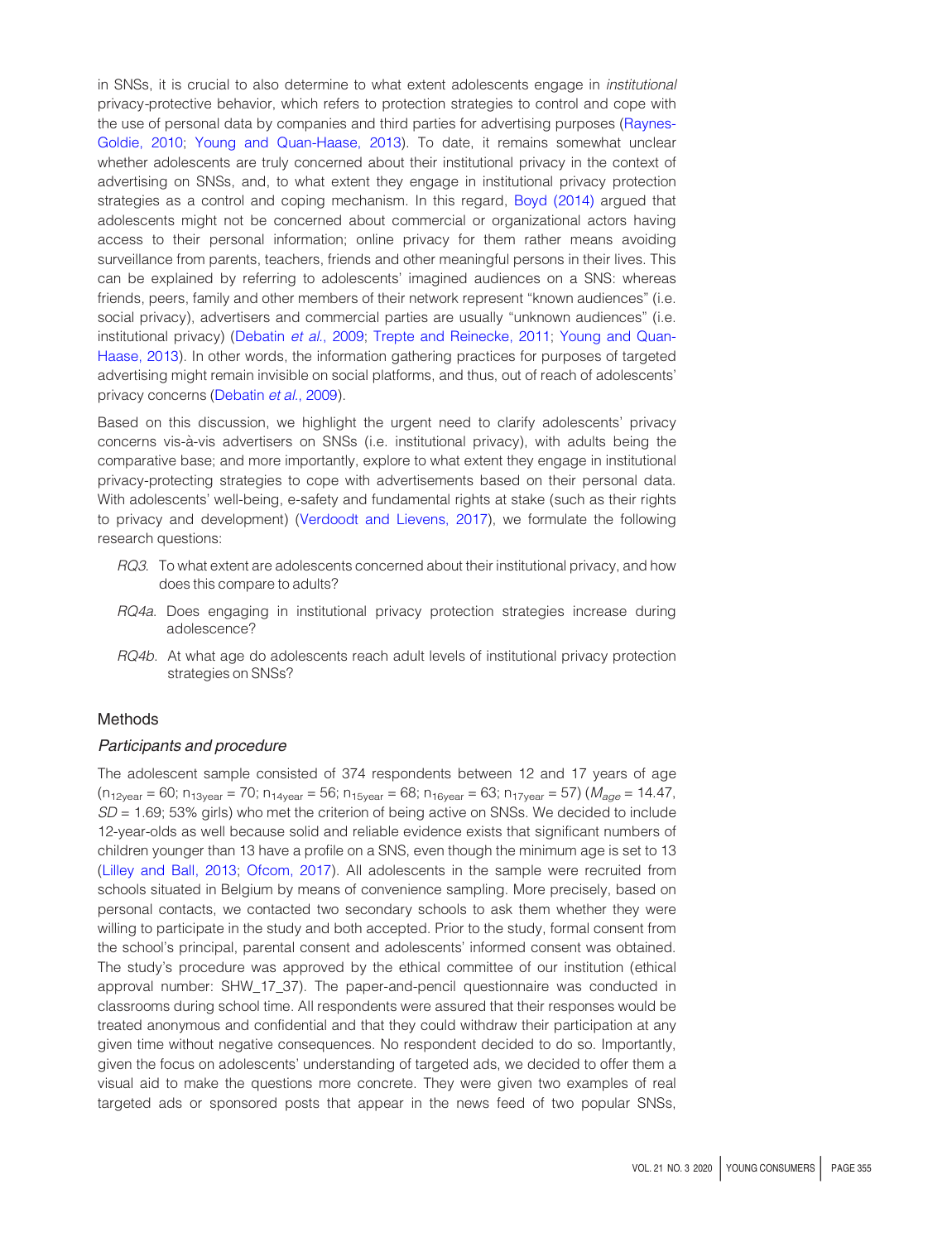Facebook and Instagram. These stimuli helped the adolescents to comprehend what kind of ads we were referring to. This is important to ensure that they answer all the survey questions while thinking of the right type of ads (which contributes to the validity of the results).

Regarding the adult subsample, a total of 469 respondents 18–25 years of age participated in the study ( $n_{18}$ <sub>year</sub> = 40;  $n_{19}$ <sub>year</sub> = 76;  $n_{20}$ <sub>year</sub> = 63;  $n_{21}$ <sub>year</sub> = 81;  $n_{22}$ <sub>year</sub> = 60;  $n_{23}$ <sub>year</sub> = 30;  $n_{24}$ <sub>year</sub> = 69;  $n_{25}$ <sub>year</sub> = 50) ( $M_{age}$  = 21.41, *SD* = 2.19; 52% female). These young adults were recruited by university students within their own community environment. Most had a higher education level (69%), around one third had a higher secondary education level (28%) and 1% had a low secondary or lower education level. The majority of the respondents were students (73%), 22% had a full-time position, 2% had a part-time position and 2% were unused at that point in time. As argued by [Rozendaal](#page-16-6) et al. (2010), young adults represent an accurate benchmark in advertising research because of two reasons:

- 1. They have grown up in a more or less-similar digital and commercial media environment as today's adolescents.
- 2. They are expected to have a "mature" level of advertising literacy, making them highly suitable for direct comparisons.

The young adults received the exact same survey as the adolescents (including the same visuals).

#### **Measures**

Advertising literacy was operationalized as an understanding of the selling and persuasive intent of a sponsored post on an SNS. To measure this construct, we used the recently developed scale [\(Boerman](#page-15-9) et al., 2018) consisting of six items. A sample item is "the reason that sponsored posts are shown on SNSs is to encourage people to buy the advertised brand"). The response options ranged from 1 (strongly disagree) to 7 (strongly agree). The scale was found to be reliable ( $\alpha_{\text{adolescents}} = 0.93$ ;  $\alpha_{\text{adults}} = 0.78$ ). All items were aggregated to form a single measure for advertising literacy ( $M_{adolescents} = 5.05$ ,  $SD_{adolescents} = 1.49$ ;  $M_{adults} = 6.06$ ,  $SD_{adults} = 0.67$ 

To measure awareness of data collection and use, we asked participants whether they were aware of what type of data SNSs collect for brands to use for targeting sponsored posts. Six options were presented:

- 1. personal information (e.g. age, gender, residence, etc.);
- 2. preferences and interests (e.g. liked pages);
- 3. behavior on SNSs (e.g. wall posts, shared pictures, comments, etc.);
- 4. real-time location (e.g. via location services on a smartphone);
- 5. Social contacts (e.g. friends list, chat messages from Facebook Messenger, etc.); and
- 6. behavior outside the network (e.g. visited websites via Google, apps used, etc.).

The answer options were yes, no or don't know. As commercial actors can easily use all of these data, all six options were true. The answers will be analyzed separately and aggregated to form a single measure. In this respect, the answer yes was coded 1 and no or don't know were coded 0. The total score served as the value for adolescents' awareness of data collection and usage for advertising purposes ( $M_{adolescents} = 2.35$ ;  $SD_{adolescents} =$ 1.73;  $M_{adults} = 4.09$ ,  $SD_{adults} = 1.75$ ).

Based on the study conducted by [Young and Quan-Haase \(2013\),](#page-17-8) we measured institutional privacy protection strategies by asking respondents about eight strategies they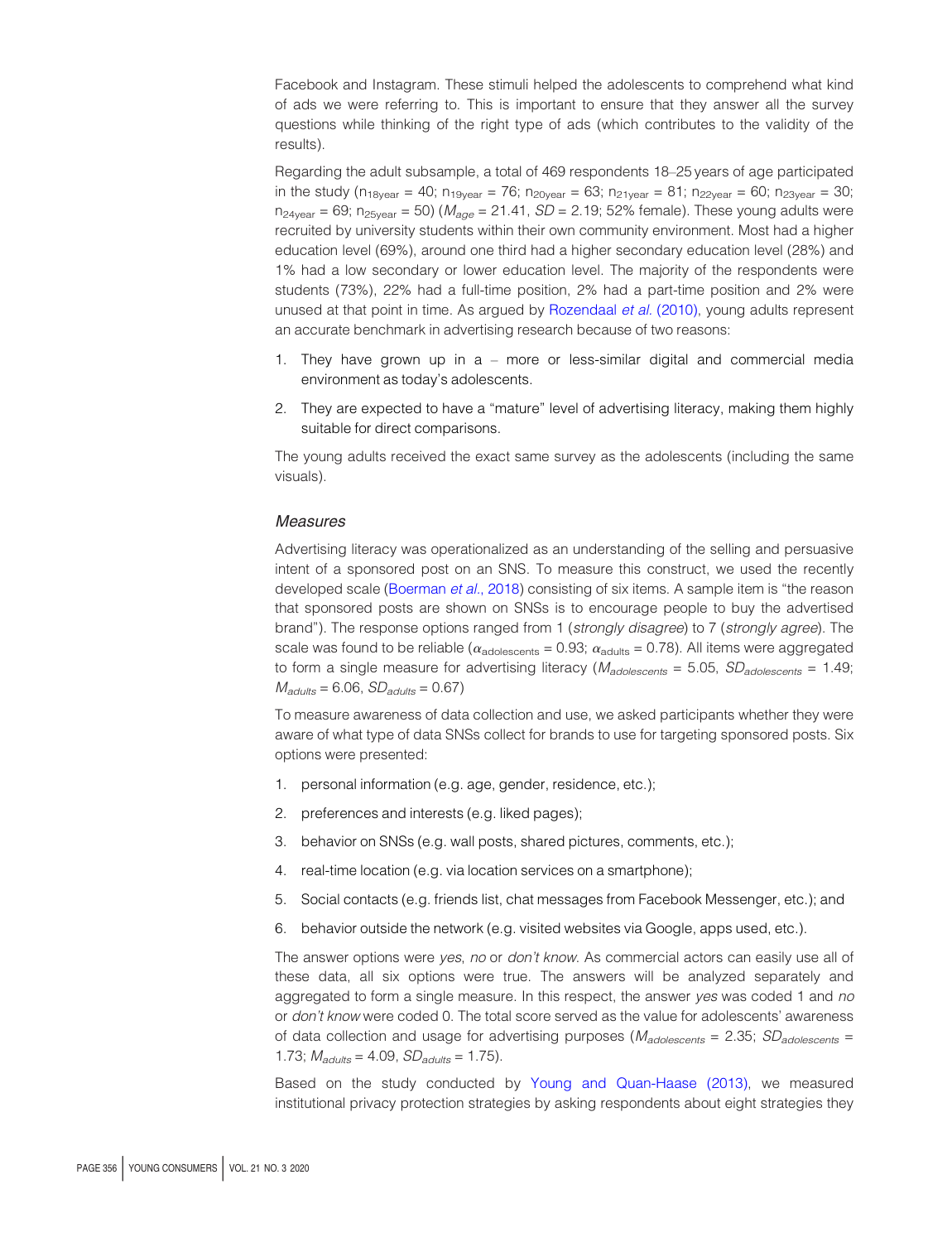used to control and cope with their personal data being used by advertisers for commercial purposes (e.g. "I restrict my personal information to SNSs to prevent advertisers from obtaining it"). Respondents were asked to rate these strategies on a seven-point Likert scale, with response options ranging from one (strongly disagree) to seven (strongly agree) (for all the items, [Figure 3\)](#page-10-0). Similar to the previous concept, the strategies will be analyzed separately and averaged to create a single measure of the extent to which adolescents engage in overall institutional privacy protection behavior on SNSs ( $M_{adolescents} = 3.60$ ;  $SD_{adolescents} = 1.09$ ;  $M_{adults} = 3.47$ ,  $SD_{adults} = 1.08$ )

We used the six-item Global Information Privacy Concern scale [\(Malhotra](#page-16-20) et al., 2004), and made slight adaptations to measure respondents' privacy concerns in the context of advertising on SNSs (i.e. institutional privacy concerns). The response categories ranged from one (strongly disagree) to seven (strongly agree). A sample item is "to me, the most important thing is to keep my privacy intact from online brands on SNSs." Initially, the scale's reliability was 0.69 for the adolescent subsample, and 0.54 for the adult subsample. Therefore, we omitted the fourth item to improve the scale's reliability ( $\alpha_{\text{adolescents}} = 0.78$ ;  $\alpha_{\text{adults}} = 0.78$ ). The mean score of the remaining five items was used as a measurement of institutional privacy concern ( $M_{\text{adolescents}} = 5.77$ ,  $SD_{\text{adolescents}} = 0.98$ ;  $M_{\text{adults}} = 5.41$ ,  $SD_{\text{adults}} = 1.03$ ).

Finally, we also included control variables in our survey (e.g. gender, time spent on SNSs and education). However, analyses showed that none of these covariates was related to our dependent variables. Two explanations can be given here:

- 1. in regard to time spent on SNSs, there was a ceiling effect (all adolescents scored very high on this variable and – most likely-because of this saturation, it was not significantly related to any of the dependent variables); and
- 2. for education, we only selected two schools (with both schools having similar educational tracks), so the level of differentiation in "educational degree" was very limited in the sample.

As such, we decided to exclude these variables from further analysis.

#### **Results**

#### Advertising literacy

We first conducted an analysis of variance (ANOVA) to investigate differences in advertising literacy during the adolescent years. A significant association was found between age and advertising literacy ( $F(5, 365) = 33.47$ ,  $p < 0.001$ ). To elaborate on this result, we visualized the development of advertising literacy in [Figure 1.](#page-8-0) As can be seen in this depiction, advertising literacy gradually increases from the age of 12 until it seems to level off around the age of 15–16. Post hoc LSD tests confirmed that advertising literacy increased significantly until the age of 16 ( $M = 5.83$ ,  $SE = 0.12$ ) [\(Table 1\)](#page-8-1). From then on, no significant increase in advertising literacy can be witnessed. When it comes to adults, age was not positively related to advertising literacy  $(F(7, 461) = 0.89, p = 0.52)$ . The mean advertising literacy score among adults was 6.06 (and thus, representing the adult benchmark). As shown in [Table 1,](#page-8-1) post hoc analyses reveal that only by the age of 16, adolescents possess an advertising literacy level that does not differ significantly from adults ( $M_{16year}$  = 5.83 vs  $M_{adulus} = 6.06$ ,  $p = 0.08$ ). Therefore, we conclude that advertising literacy toward targeted advertising on SNS reaches adult-like levels around the age of 16.

#### Data collection awareness

To explore the association between the age and data collection awareness, Pearson's chisquare tests were used. Results revealed that five out of six options were positively related to adolescents' age. These targeting options are: personal information ( $\chi^2(10)$  = 30.86,  $p$  < 0.001);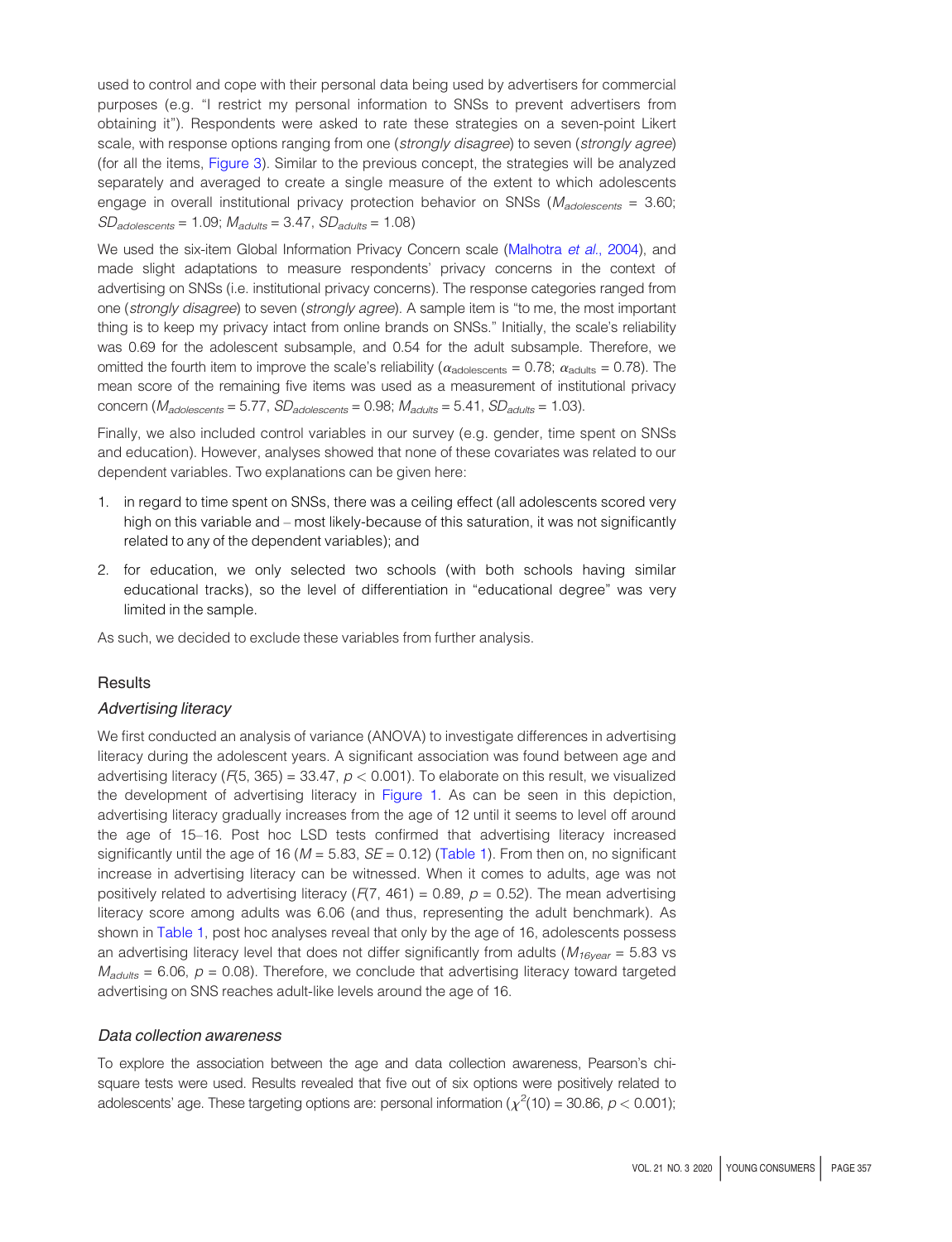#### <span id="page-8-0"></span>**Figure 1** Development of advertising literacy throughout adolescence



<span id="page-8-1"></span>

| Means, standard errors and post hoc comparisons using LSD<br>Table 1 |                             |           |                                                                                                                                                                                                                                                        |           |                    |           |  |  |
|----------------------------------------------------------------------|-----------------------------|-----------|--------------------------------------------------------------------------------------------------------------------------------------------------------------------------------------------------------------------------------------------------------|-----------|--------------------|-----------|--|--|
| Age                                                                  | <b>Advertising literacy</b> |           | Data collection                                                                                                                                                                                                                                        |           | Privacy protection |           |  |  |
|                                                                      | M                           | <b>SE</b> | M                                                                                                                                                                                                                                                      | <b>SE</b> | M                  | <b>SE</b> |  |  |
| Adolescents                                                          |                             |           |                                                                                                                                                                                                                                                        |           |                    |           |  |  |
| 12 year                                                              | 3.69 <sup>a</sup>           | 0.12      | 1.63 <sup>a</sup>                                                                                                                                                                                                                                      | 0.22      | $3.24^{a}$         | 0.14      |  |  |
| 13 Year                                                              | $4.28^{b}$                  | 0.12      | $1.57^{a,b}$                                                                                                                                                                                                                                           | 0.20      | 3.29 <sup>a</sup>  | 0.13      |  |  |
| 14 Year                                                              | 5.02 <sup>c</sup>           | 0.13      | $2.02^{a,b}$                                                                                                                                                                                                                                           | 0.23      | $3.95^{b}$         | 0.15      |  |  |
| 15 Year                                                              | $5.52^d$                    | 0.12      | 277c                                                                                                                                                                                                                                                   | 0.21      | $3.81^{b,c}$       | 0.13      |  |  |
| 16 Year                                                              | $5.83^{d,e}$                | 0.12      | $2.89^{c,d}$                                                                                                                                                                                                                                           | 0.21      | $3.50^{a,c}$       | 0.14      |  |  |
| 17 Year                                                              | $6.04^{e,f}$                | 0.13      | 3.30 <sup>d</sup>                                                                                                                                                                                                                                      | 0.22      | $3.86^{b,c}$       | 0.14      |  |  |
| Adults<br>$\cdots$ $\cdots$                                          | $6.06^{e,f}$                | 0.04      | 4.09 <sup>e</sup><br>$\mathcal{L}$ and the contract of the contract of the contract of the contract of the contract of the contract of the contract of the contract of the contract of the contract of the contract of the contract of the contract of | 0.08      | 3.47a              | 0.05      |  |  |

Notes: Means with different superscript differ significantly at least at  $p < 0.05$ 

preferences and interests ( $\chi^2(10)$  = 45.53,  $p < 0.001$ ); behavior on network ( $\chi^2(10)$  = 18.11,  $p$ < 0.05); real-time location ( $\chi^2(10)$  = 34.24,  $p$  < 0.001); behavior outside network ( $\chi^2(10)$  = 42.60,  $p < 0.001$ ). For social contacts, no significant association was found with age ( $\chi^2(10)$  = 7.54,  $p = 0.67$ ). To visualize this, we included [Figure 2,](#page-9-0) which shows the proportion – in percentages – of adolescents that were aware (i.e. answered "yes") of the types of data being collected and used. This clearly illustrates not only the five abovementioned (gradual) increases but also shows an alarming overall pattern of poor data collection awareness among adolescents (and particularly the younger ones). To explore the age at which adolescents reach adult-like awareness, we combined the six items (i.e. the six options) into one instrument (and took the means score – see measures section). Interestingly, LSD post hoc output in [Table 1](#page-8-1) demonstrates that even by the age of 17, adolescents have not yet reached a mature level of data collection awareness ( $M_{17 \text{year}}$  = 3.30 vs  $M_{adults}$  = 4.09,  $p$  < 0.001). Further examination indeed showed that this awareness continued to develop during young adulthood as well, as age accounted for a significant variation in data collection awareness among adults as well (F(7,  $461$ ) = 2.17,  $p$  < 0.05). Only by the age of 20 did this knowledge stagnate, with no further significant increases ( $M_{20\text{year}} = 5.08$ ,  $SD = 0.21$ ).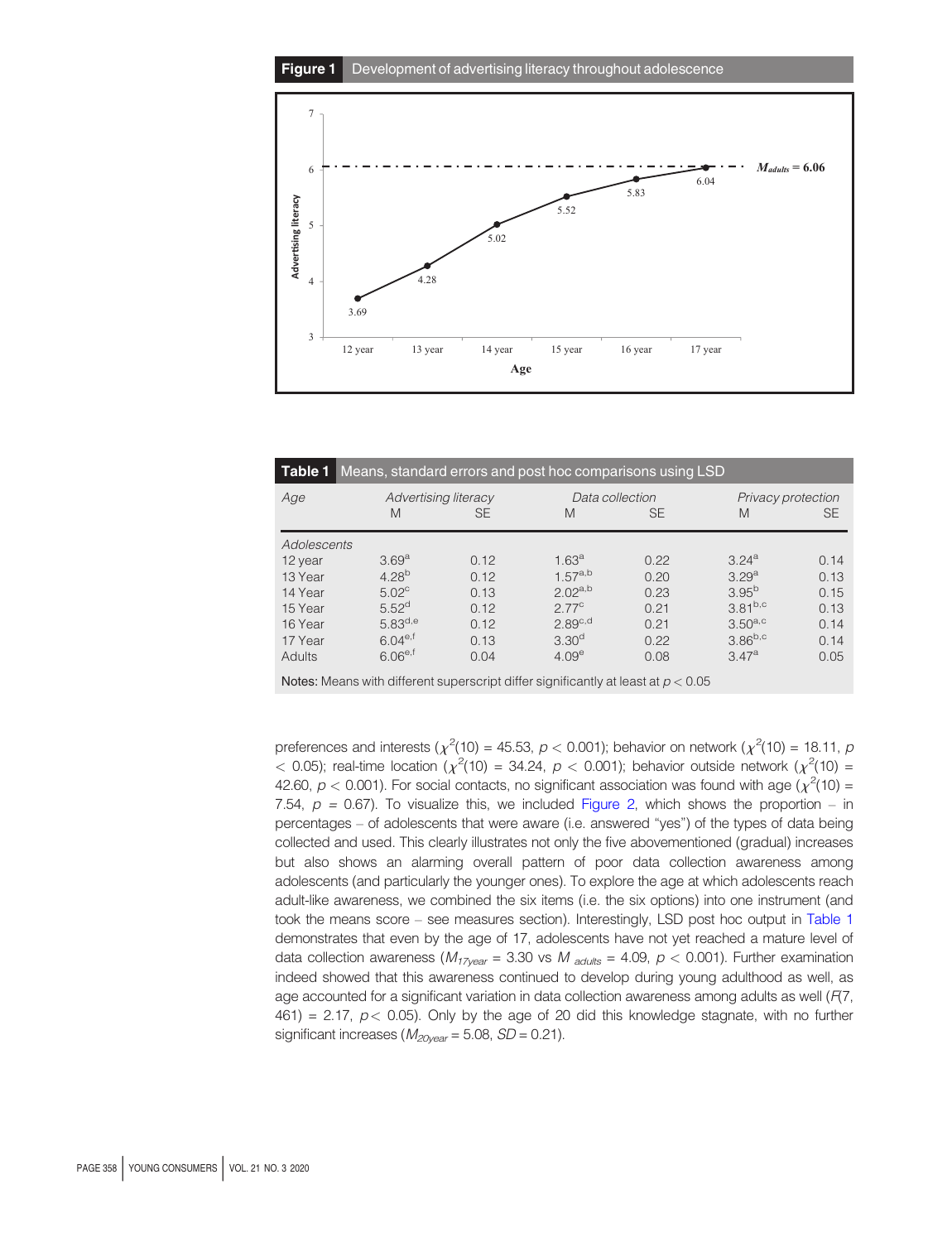<span id="page-9-0"></span>



#### Institutional privacy protection

[Figure 3](#page-10-0) presents all the privacy protection strategies in relation to adolescents' age, along with a test of significance ( $F$ -tests). A general trend can be identified for five out of eight privacy protection strategies (1, 4, 5, 6 and 8): young adolescents (12–13 years) have low scores for protecting and coping with their institutional privacy, but they gradually tend to engage in more strategies as they enter late adolescence. Nevertheless, it can be concluded that even by the age of 17, the overall scores of these five privacy protection strategies are relatively low. For the three remaining options, i.e. reading the privacy policy, changing advertising settings and deleting cookies, the increase in adolescents' age had no significant influence in engaging in these three privacy protection strategies.

To avoid a lengthy account of all the different protection strategies and their respective relationships, we used adolescents' aggregated scores on privacy protection strategies to answer our research questions. First, an ANOVA revealed a significant association between age and adolescents' aggregated institutional privacy protection behavior  $(F(5, 359) =$ 5.033,  $p < 0.001$ ), which confirms the trends visualized in [Figure 3](#page-10-0). Although significant, we must again emphasize that the "age-related improvements" are limited, with 17-year old adolescents presenting a mean score of only 3.86 out of 7. When it comes to adults, age was not significantly related to institutional privacy behavior ( $F(7, 461) = 1.09$ ,  $p = 0.37$ ), with a mean score of 3.47 on a scale of 7. Surprisingly, in answering the research question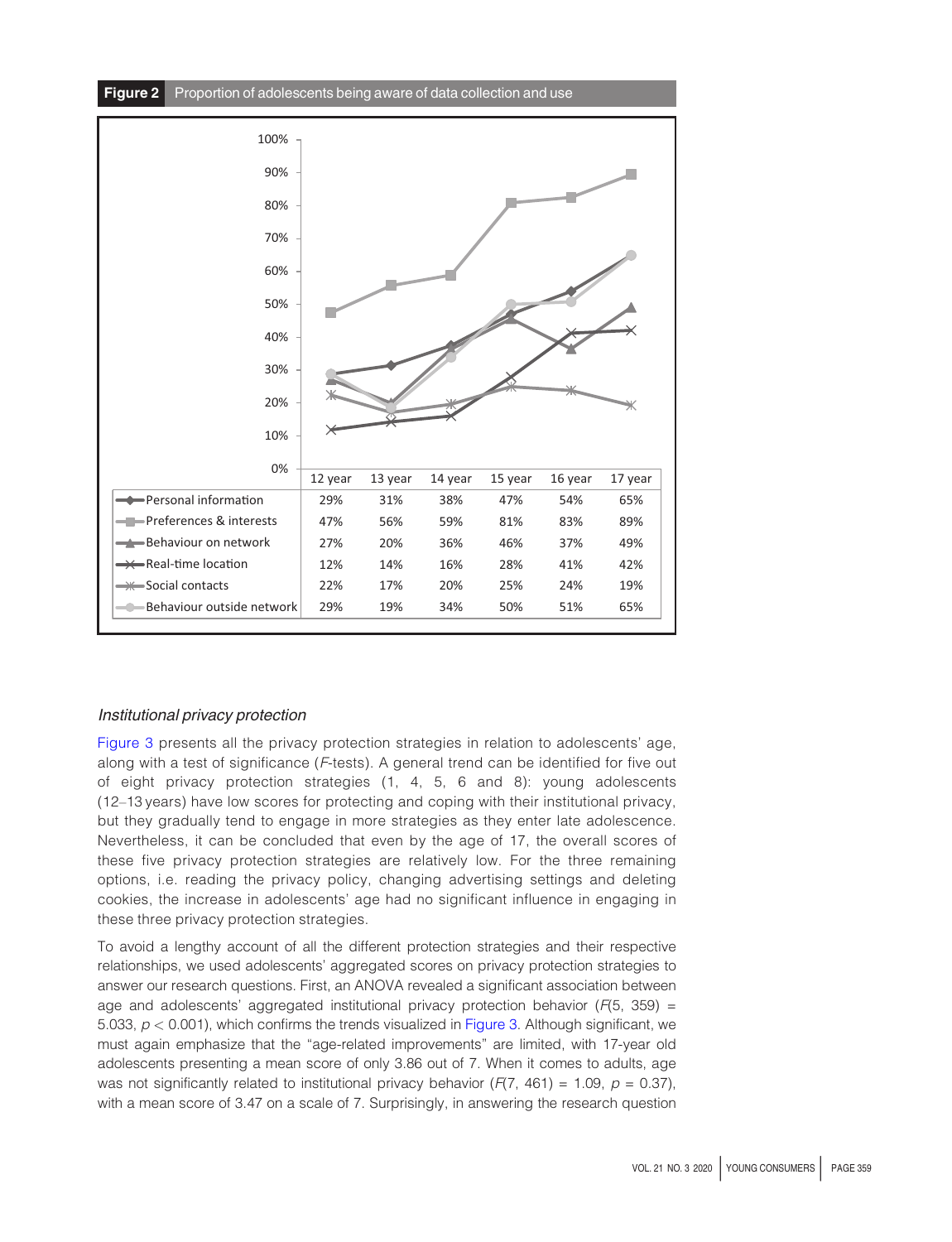<span id="page-10-0"></span>

| <b>Trend line</b>                                                                                                    | 12 year | 13 year | 14 year | 15 year | 16 year | 17 year |
|----------------------------------------------------------------------------------------------------------------------|---------|---------|---------|---------|---------|---------|
| 1) I have changed the default privacy settings for advertisements on my SNSs $(***)$                                 |         |         |         |         |         |         |
|                                                                                                                      | 3.54    | 3.59    | 4.13    | 4.35    | 3.82    | 4.82    |
| 2) I delete my cookies to give SNSs less information about my search behavior and                                    |         |         |         |         |         |         |
| preferences for advertisements (n.s.)                                                                                |         |         |         |         |         |         |
|                                                                                                                      | 3.12    | 3.25    | 3.80    | 3.51    | 3.19    | 3.07    |
| 3) I have changed my advertising preferences on SNSs (n.s.)                                                          |         |         |         |         |         |         |
|                                                                                                                      | 2.83    | 3.06    | 3.35    | 3.44    | 3.23    | 2.84    |
| 4) I delete my search history to give SNSs less information about my visited websites for<br>advertisements $($ ***) |         |         |         |         |         |         |
|                                                                                                                      | 3.13    | 3.30    | 4.02    | 3.93    | 3.67    | 3.72    |
| 5) I restrict my personal information to SNSs to prevent advertisers from obtaining it $(*)$                         |         |         |         |         |         |         |
|                                                                                                                      | 3.59    | 3.81    | 4.71    | 4.56    | 4.11    | 4.72    |
| 6) I do not 'like' or 'follow' brands on SNSs because I want to avoid that they will show me                         |         |         |         |         |         |         |
| advertisements $(*)$                                                                                                 |         |         |         |         |         |         |
|                                                                                                                      | 3.20    | 2.81    | 3.84    | 3.44    | 3.19    | 3.82    |
| 7) I have read the privacy policy of SNSs to inform me about advertisements (n.s.)                                   |         |         |         |         |         |         |
|                                                                                                                      | 2.80    | 2.87    | 2.96    | 2.84    | 2.56    | 2.89    |
| 8) I pay attention to the apps that I give access to my personal information on SNSs $(***)$                         |         |         |         |         |         |         |
|                                                                                                                      | 3.77    | 3.99    | 4.45    | 4.65    | 4.17    | 5.00    |

that requires the comparison between adolescents and adults in terms of privacy-protective behavior, analyzes showed that adults were not more likely to engage in privacy-protective behavior. On the contrary, as [Table 1](#page-8-1) delineates, pairwise comparisons with LSD show that adolescents have rather similar scores to adults before the age of 14 (i.e. statistically not different), but from then on, they score significantly higher on privacy protection strategies than adults (except for the age of 16). All in all, the mean scores for adolescents remain relatively low, which also holds true for adults.

Finally, analyzes also indicated that age was not significantly associated with adolescents' institutional privacy concerns ( $F(5, 362) = 1.73$ ,  $p = 0.13$ ). This indicates that institutional privacy concern is a – more or less – stable construct throughout adolescence. Interestingly, an additional ANOVA revealed that adolescents were even more concerned about their institutional privacy concerns than adults ( $M_{adolescents}$  = 5.77 vs  $M_{adults} = 5.41$ ,  $p < 0.001$ ). This will be further elaborated in the discussion [\(Figure 3](#page-10-0)).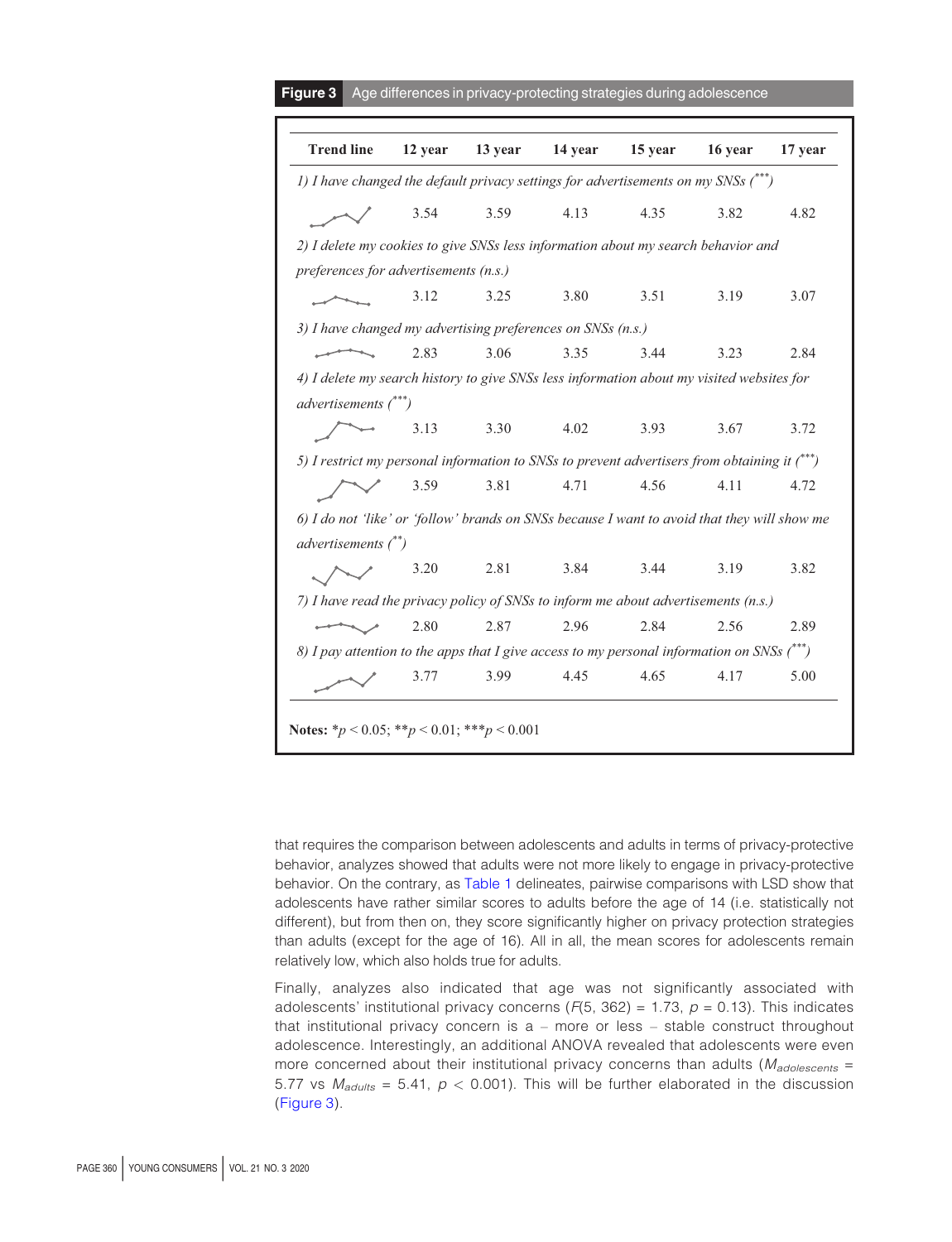#### General discussion

In the present study, we contribute to a deeper understanding of the development of advertising literacy during the adolescent years (12–17 years) for targeted advertisements on SNSs (also called "sponsored posts"). These ads take the form of a regular SNS post and are well-embedded in the overall layout of a social network (i.e. on a user's news feed in between other seemingly similar organic posts). In addition, we shed light on data collection awareness and institutional privacy management during this period as well. In all this, young adults (18–25 years) were set as the empirical benchmark. The research is timely because recent regulatory frameworks are open for significant reforms (e.g. GDPR, ePrivacy Regulation), and the results could, therefore, feed into valuable recommendations for policymakers.

First, the data showed a developmental progression in adolescents' advertising literacy (i.e. the understanding of the selling and persuasive intent) in the context of targeted ads on SNSs. We found that advertising literacy was limited around the age of 12. Past this age, it gradually increased until it seemed to level off around the age of 16, reaching sophisticated adult-like levels. This result puts the general conception that advertising literacy is acquired between the ages of 8 to 12 into perspective. The assertion is mainly based on studies conducted with traditional advertising (i.e. television commercials) [\(Rozendaal](#page-16-6) et al., 2010; [Valkenburg and Cantor, 2001\)](#page-17-4). Our study challenges and extends previous research by showing that for advertising on an SNS, advertising literacy continues to develop well beyond the childhood years and might only be considered a fully developed, sophisticated and robust defense mechanism around the age of 16 in a commercialized social media landscape. Adolescents may be very familiar with social media, but this does not necessarily transfer into being "ad literate" on these platforms.

Although our data showed that adolescents have an adult level advertising literacy by the age of 16, the collection and use of personal data to personalize these ads were mostly operating "under the radar" of adolescents' consciousness. This awareness eventually matured only by the age of 20. That being said, it must be addressed that even at this point, respondents were not entirely capable to determine which pieces of information companies and third-parties can use. Thus, adolescents are not sufficiently aware of how data are being collected, aggregated and eventually used to target them with personalized ads. This covertness of data collection, profiling and targeting practices could make it very difficult for adolescents to make well-informed consumer decisions, as well as engage in critical online privacy assessments.

Finally, our study also revealed empirical indications of adolescents not adequately engaging in institutional privacy protection strategies, i.e. strategies to control and cope with the use of personal data by companies and third parties for advertising purposes (see Table 2 for an overview of these strategies). Although older adolescents engaged more often in these strategies than young adults, their overall level of protection only scratched the surface of what can be deemed responsible for privacy-protective behavior on SNSs (particularly among the younger ones). However, poor institutional privacy protection is not necessarily an indication of not caring or not being concerned. Our results also showed that adolescents were actually concerned about the collection and usage of their personal data on SNSs, hereby perceiving advertisers as an immediate privacy concern. Thus, an interesting contradiction emerges between adolescents being concerned about their institutional privacy on the one hand; but on the other, exhibit lax institutional privacyprotective behavior. This empirical inconsistency confirms the privacy paradox [\(Barnes,](#page-15-6) [2006;](#page-15-6) [Norberg](#page-16-16) et al., 2007). Adolescents' privacy concerns are not translated into privacyprotective behavior on SNSs. Recommendations on this issue will be discussed below (cfr. practical implications).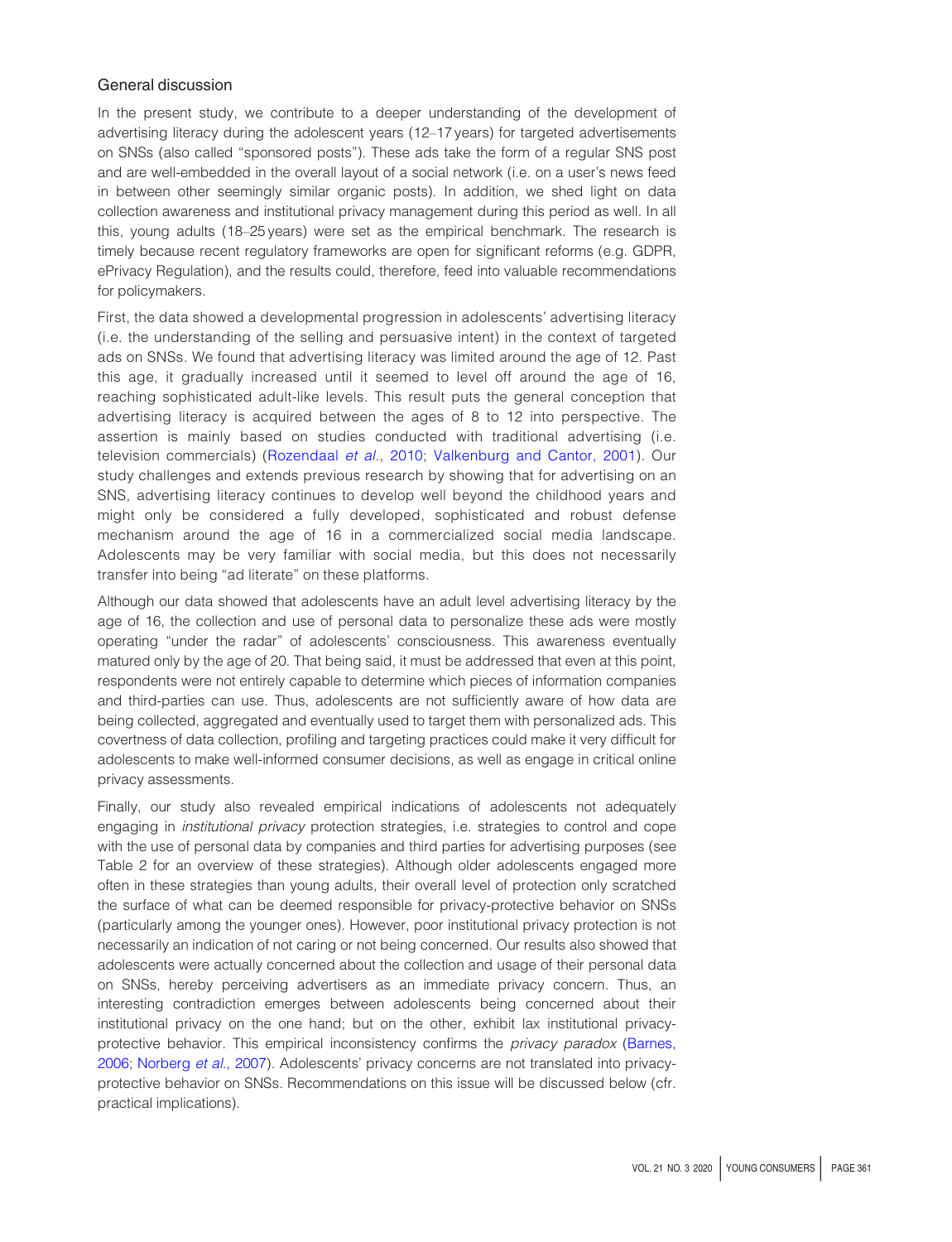#### Implications for regulation

#### General data protection regulation

Considering the overall low levels of advertising literacy and data collection awareness during adolescence in this study, we argue that adolescents also deserve specific protection when it comes to targeted advertising on SNS. This group of youngsters is fully awarded the right to privacy and to protection from exploitation by the UNCRC. Therefore, it is essential that legislators carefully balance any decision in this context and adopt (agebased) measures that recognize the reality of adolescents' low advertising competences. In this regard, however, choosing a high age threshold in the context of Article 8 of the GDPR (Article 8 requires parental consent for all children under 16 years old when information society services are offered directly to them, but the Member States can lower this age threshold to 13 years) will not necessarily provide better protection for youth. More specifically, a high age threshold places too much responsibility in the hands of parents, who might not be familiar with the digital environment themselves and lack knowledge or skills to make an informed decision or who are simply not interested [\(Lievens and Verdoodt,](#page-16-2) [2017\)](#page-16-2). As such, we recommend Member States of the EU to adopt a lower age threshold for consent combined with additional specific protection measures (see below) for all children under 18 years when it comes to the processing of their personal data in the context of (targeted) advertising.

#### Draft ePrivacy regulation

The draft ePrivacy Regulation brings about important changes for the players involved in targeted advertising [\(Boerman](#page-15-3) et al., 2017). Yet, whereas the GDPR explicitly recognizes children as a vulnerable group of individuals that deserve specific protection when it comes to the processing of their personal data, especially in the context of profiling and marketing, the original proposal for an ePrivacy Regulation by the European Commission contained no references to children at all. In the latest amendments proposed by the Council, children are mentioned in the context of the "legitimate interests" as a potential ground for legitimizing the processing of metadata or the placement of cookies on end-users' devices (Articles 6b and 8 Council amendments of March 6, 2020). More specifically, this ground cannot be used by data controllers who process electronic communications data of children or who place cookies on children's devices, and as such, will have to continue to obtain (parental) consent. Apart from this addition and a new provision to combat child sexual abuse, children remain absent from the draft Regulation. However, our findings clearly demonstrate that adolescents still have little understanding of and knowledge about tracking practices used and the extent and sensitivity of the data collected for targeted advertising. Therefore, the final ePrivacy Regulation should be aligned with the GDPR, by recognizing that children, including adolescents, require specific protection when it comes to the processing of their communications data [\(Verdoodt and Lievens, 2017](#page-17-2)).

#### Default limitations and age-appropriate services

Furthermore, default limitations on the collection of personal data of adolescents (as well as younger children) for both the development of user-profiles and the application thereof for targeted advertising purposes might be considered ([Lievens and Verdoodt, 2017](#page-16-2)). These findings resonate in the viewpoint of the Article 29 Working Party, who argued in 2013 that in the best interest of the child, companies "should not process children's personal data for behavioral advertising purposes, neither directly nor indirectly, as this will be outside the scope of a child's understanding, and therefore exceed the boundaries of lawful processing" [\(Article 29 Data Protection Working Party, 2013\)](#page-15-10). More recently, the Working Party highlighted that as children represent a more vulnerable group of society, organizations should, in general, refrain from profiling them for marketing purposes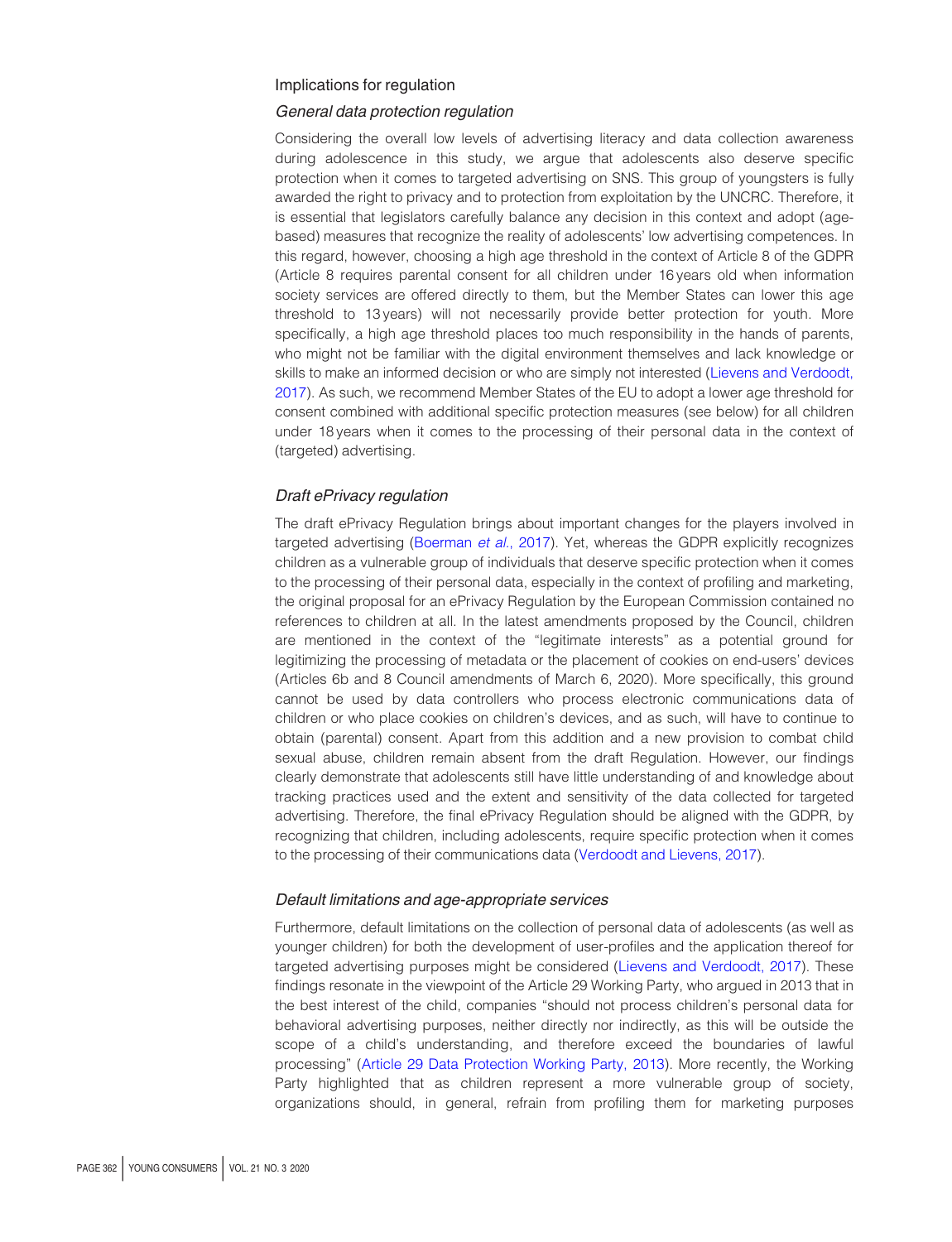([Article 29 Data Protection Working Party, 2017\)](#page-15-11). In this regard, the present results showed that not only children but also adolescents continue to experience difficulties in understanding the persuasive and selling intent of targeted advertising, as well as being aware of the underlying data-driven mechanisms. Therefore, specific limitations on the collection and use of both children's and adolescents' communications data could be a step forward.

The study also showed that adolescents were not very effective in engaging in privacy protection behavior toward personalized advertising. In this regard, the Article 29 Working Party stresses that children should be able to exercise their rights to privacy and data protection in a manner that is adapted to their level of maturity [\(Article 29 Data Protection](#page-15-12) [Working Party, 2009,](#page-15-12) p. 29). Therefore, any protective measure against targeted advertising should take into account this lack of privacy-enhancing behavior among adolescents and their age, implying that different measures might be needed for younger adolescents as compared to older ones.

#### Disclosing the commercial nature of advertisements on social networking site

Aside from the rules on the use of personal data, advertisers that choose to use targeted advertising on SNS have to comply with the more general rules for commercial communication contained in the Unfair Commercial Practices Directive (Directive 2005/29/ EC) and the eCommerce Directive (Directive 2000/31/EC). More specifically, advertisers are legally required to identify targeted advertisements on SNS as commercial content. In practice, the so-called principle of identification has led certain advertisers to use a type of labeling or "cues" to make commercial content recognizable [\(Verdoodt](#page-17-9) et al., 2016). Our results indicate that adolescents did not fully understand the persuasive intent of targeted ads, nor that these messages are based on their personal information. These findings call for an evaluation of the current practices of social media platforms that signpost commercial communication (e.g. by using words such as "sponsored"). It should be questioned whether these practices are effective when it comes to informing adolescents and succeed at fulfilling the aim of the identification principle. Insights on these issues should lead to clear policy guidelines to ensure the successful implementation of a transparent disclosure.

#### Practical implications

This research first of all holds implications for advertisers and marketers. For the sake of responsible advertising practice, we encourage these actors to become aware of the fact that adolescents might not be sophisticated decoders of personalized commercial communication on SNSs. Advertisers could carry out in-depth data protection impact assessments, with attention to the best interests and rights of adolescents, when setting up personalized advertising campaigns ([Verdoodt and Lievens, 2017](#page-17-2)). As shown by our findings, the age and level of maturity of the adolescent should play an important role in these assessments. Based on the latter, SNS providers should subsequently adapt their data protection policies. In sum, targeted advertising undoubtedly offers an interesting opportunity to reach a young audience, but this opportunity should  $-$  at all times  $-$  be harnessed with sufficient circumspection.

In addition, some practical recommendations can be formulated toward SNS providers. First, privacy policies must be multi-dimensional, ranging from offering privacy policies that actually make sense to adolescents to adopting fair and adolescent-friendly marketing practices. For instance, a distinction could be made between users based on the age information given upon registration, thereby offering an alternate child-friendly service incorporating the same features but limited tracking for targeted advertising [\(Van Alsenoy](#page-17-10) et al.[, 2015](#page-17-10)). Second, SNS providers could consider using new types of disclosure for campaigns aimed at adolescents; one that truly arrives at accurately revealing the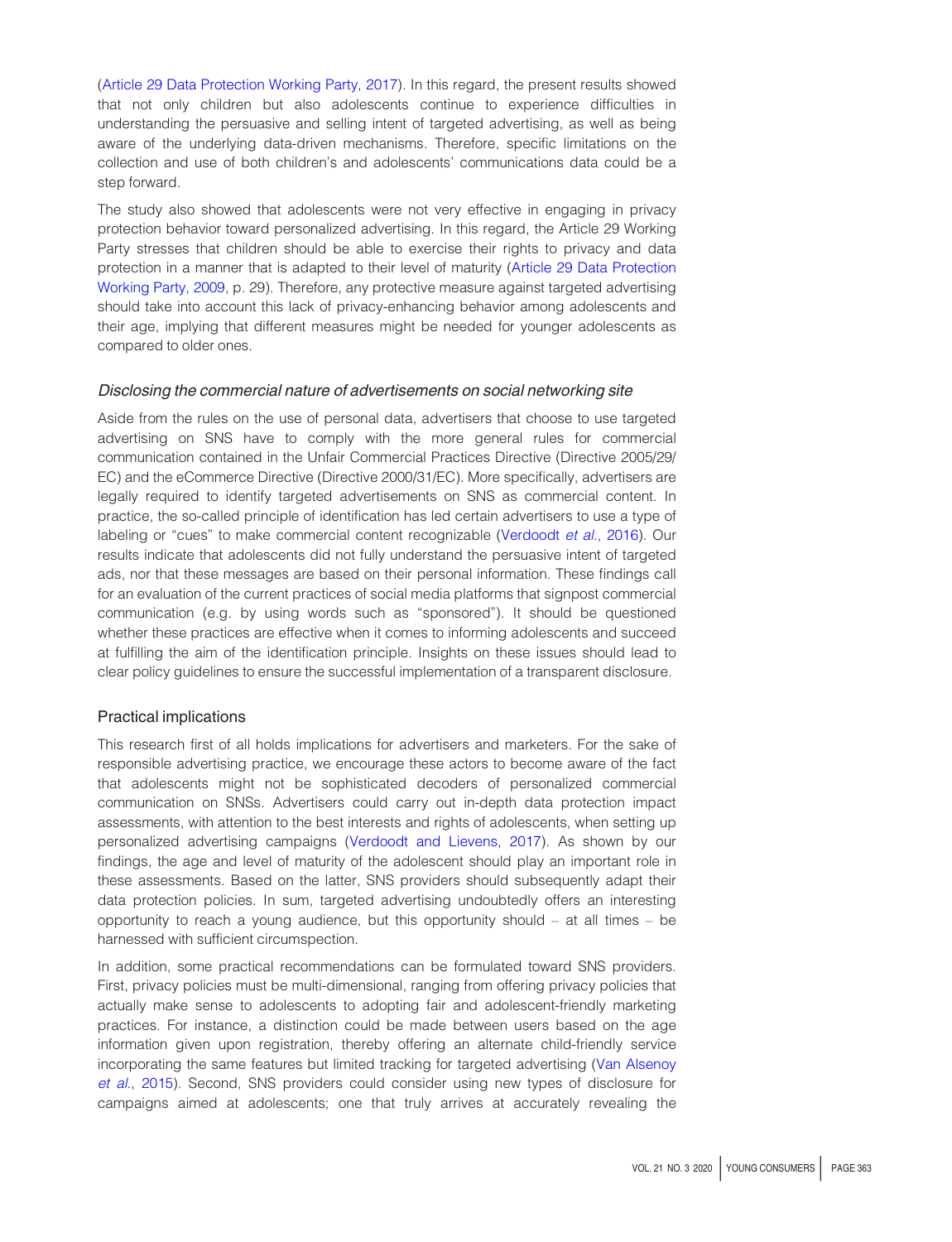persuasive nature of targeted advertisements, as well as informs its recipients about the personalized nature of the message in a clear and unambiguous way (e.g. "this is a personalized ad"). Finally, the low adoption of institutional privacy protection strategies among adolescents might call for privacy-friendly default settings. Therefore, they should be given "adolescent-friendly" information about personal data collection and processing, as well as be allowed to exercise meaningful control over its usage by the SNS provider and third parties for targeted advertising purposes (to be in accordance with Article 12 GDPR).

Finally, we can also address relevant implications for parents, teachers and educational bodies. The slow but gradual increase in advertising literacy and data collection awareness indicates that it is more crucial than ever to include (social) media literacy in school curricula, with a specific focus on ad literacy, starting from a young age. They should be taught not only at school but also at home (e.g. by their parents), that advertisers on SNSs possess innumerable pieces of information about their users and can use these data to persuade people based on personalized ads. Also, the information should be provided about how and why these persuasive messages are created and presented, which may encourage adolescents to take a critical stance vis-a`-vis targeted advertisements on SNSs [\(Zarouali](#page-17-0) et al., 2017). In addition, they should also be triggered to reflect on the possible consequences of these practices on their online privacy. Privacy decision-making is seldom the result of a rational calculus of costs and benefits; rather, it is often affected by misperceptions, ignorance and a lack of knowledge ([Acquisti](#page-15-13) *et al.*, 2015). Therefore, it should be evaluated whether privacy literacy tools can encourage adolescents' to engage in responsible privacy behavior on SNSs.

#### Limitations and directions for future research

Despite these relevant implications, this study has also some limitations that provide interesting future research venues. First, although we revealed important associations between adolescents' age and several persuasion-related competences on SNSs, we did not investigate which theoretical processes were at the base of these age differences (e.g. cognitive development, information processing abilities, etc.), nor did we test under which conditions these differences might vary (e.g. contextual factors, personality traits, etc.). The aim of this research was to explore relationships, and subsequently, directly translate these insights into policy recommendations. As such, the theoretical contribution might be limited, but the established relationships in this study provide an impetus to test these relationships in more depth and with more theoretical sophistication. This will subsequently feed into a – much needed – wider base of knowledge contributing to theoretical advancement.

Second, this study was conducted based on a convenience sample. Although research often relies on data from nonprobability samples, scholars should still take precautions in terms of generalizing the current findings. Despite this limitation, we still argue that this study enhances our knowledge of adolescents' engagements with personalized advertising on SNSs.

Third, in operationalizing advertising literacy, we did not specifically differentiate between understanding the *selling* and *persuasive* intent. Prior studies did make this distinction among children, and found that understanding of the persuasive intent is cognitively more complex than the straightforward purpose of the selling intent, and therefore, takes more time to develop [\(Carter](#page-15-1) et al., 2011; [Rozendaal](#page-16-6) et al., 2010). Therefore, it could be relevant to take this particular distinction into consideration in future research efforts. In addition to the constructs used in this research, it would be interesting to include other cognitive advertising-related abilities (e.g. ad skepticism, critical processing, persuasion resistance, etc.), to investigate whether the developmental patterns observed in this study hold for these other abilities as well.

Fourth, we focused on what has been referred to as *dispositional* persuasion-related abilities or the possession of advertising literacy, disclosure knowledge and data collection awareness [\(Hudders](#page-16-3) et al., 2017). These types of measures deliver useful insights about the general level of adolescents' persuasion abilities. However, future research endeavors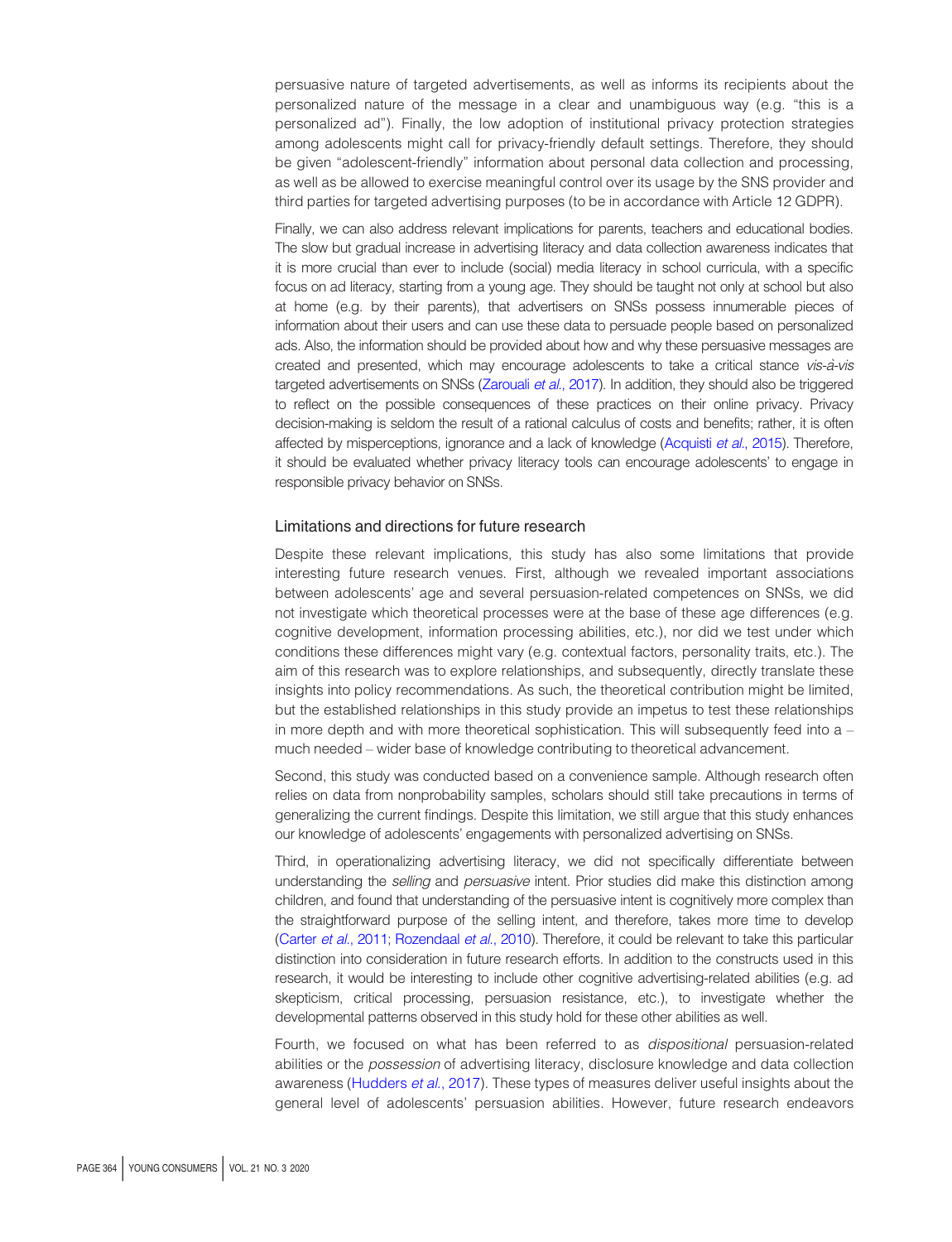could also focus on its *situational* counterpart or to the actual *activation* and *application* of these abilities during (and/or directly before or after) exposure to a specifically targeted advertisement on an SNS.

Finally, we assessed awareness of data collection and use by presenting on six types of data (e.g. personal information, location, visited websites, etc.). This number of presented options is arbitrary, based on what we consider to be important and commonly used data. However, it is important to note that SNSs collect innumerable pieces of personal data. In addition, as technology develops rapidly, advancements will most likely open the floodgates to even more extensive forms of data collection for advertising purposes. It is, therefore, essential that scholars keep pace with these improvements and set up scientific inquiries among a youth audience with regard to the understanding, awareness, fairness, transparency and privacy implications of these practices.

#### **References**

<span id="page-15-13"></span>Acquisti, A., Brandimarte, L. and Loewenstein, G. (2015), "Privacy and human behavior in the age of information", Science, Vol. 347 No. 6221, pp. 509-514.

<span id="page-15-2"></span>Aguirre, E., Roggeveen, A.L., Grewal, D. and Wetzels, M. (2016), "The personalization-privacy paradox: implications for new media", Journal of Consumer Marketing, Vol. 33 No. 2, pp. 98-110.

<span id="page-15-12"></span>Article 29 Data Protection Working Party (2009), "Opinion 2/2009 on the protection of children's personal data (general guidelines and the special case of schools). WP160", available at: [http://ec.europa.eu/](http://ec.europa.eu/justice/policies/privacy/docs/wpdocs/2009/wp160_en.pdf) [justice/policies/privacy/docs/wpdocs/2009/wp160\\_en.pdf](http://ec.europa.eu/justice/policies/privacy/docs/wpdocs/2009/wp160_en.pdf) (accessed 27 November 2017).

<span id="page-15-10"></span>Article 29 Data Protection Working Party (2013), "Opinion 02/2013 on apps on smart devices, WP202", available at[:http://ec.europa.eu/justice/data-protection/article-29/documentation/opinion-recommendation/]( http://ec.europa.eu/justice/data-protection/article-29/documentation/opinion-recommendation/files/2013/wp202_en.pdf) [files/2013/wp202\\_en.pdf]( http://ec.europa.eu/justice/data-protection/article-29/documentation/opinion-recommendation/files/2013/wp202_en.pdf) (accessed 14 November 2017).

<span id="page-15-11"></span>Article 29 Data Protection Working Party (2017), "Guidelines on automated individual decision-making and profiling for the purposes of regulation 2016/679, opinion", available at: [http://ec.europa.eu/justice/](http://ec.europa.eu/justice/data-protection/index_en.htm 17/EN WP 251 ) [data-protection/index\\_en.htm17/ENWP251](http://ec.europa.eu/justice/data-protection/index_en.htm 17/EN WP 251 ) Guidelines on Automated individual decision-making and Profiling for the purposes of Regulation 2016/679 Adopted on 3 October 2017.

<span id="page-15-6"></span>Barnes, S.B. (2006), "A privacy paradox: social networking in the United States", First Monday, Vol. 11 No. 9, available at: <http://firstmonday.org/ojs/index.php/fm/article/view/1394> (accessed 17 August 2015).

<span id="page-15-3"></span>Boerman, S.C., Kruikemeier, S. and Zuiderveen Borgesius, F.J. (2017), "Online behavioral advertising: a literature review and research agenda", Journal of Advertising, Vol. 46 No. 3, pp. 363-376.

<span id="page-15-9"></span>Boerman, S.C., Reijmersdal, E.A., Rozendaal, E. and Dima, A.L. (2018), "Development of the persuasion knowledge scales of sponsored content (PKS-SC)", International Journal of Advertising, Vol. 37 No. 5, pp. 671-697, doi: [10.1080/02650487.2018.1470485](http://dx.doi.org/10.1080/02650487.2018.1470485).

<span id="page-15-8"></span>Boyd, D. (2014), It's Complicated: The Social Lives of Networked Teens, Yale University Press, New Haven.

<span id="page-15-1"></span>Carter, O.B.J., Patterson, L.J., Donovan, R.J., Ewing, M.T. and Roberts, C.M. (2011), "Children's understanding of the selling versus persuasive intent of junk food advertising: implications for regulation", Social Science & Medicine, Vol. 72 No. 6, pp. 962-968.

<span id="page-15-7"></span>Christofides, E., Muise, A. and Desmarais, S. (2009), "Information disclosure and control on Facebook: are they two sides of the same coin or two different processes?", CyberPsychology & Behavior, Vol. 12 No. 3, pp. 341-345.

<span id="page-15-4"></span>De Pauw, P., De Wolf, R., Hudders, L. and Cauberghe, V. (2017), "From persuasive messages to tactics: exploring children's knowledge and judgment of new advertising formats", New Media & Society, Vol. 20 No. 7, pp. 1-25.

<span id="page-15-5"></span>Debatin, B., Lovejoy, J.P., Horn, A.-K. and Hughes, B.N. (2009), "Facebook and online privacy: attitudes, behaviors, and unintended consequences", Journal of Computer-Mediated Communication, Vol. 15 No. 1, pp. 83-108.

<span id="page-15-0"></span>European Commission (2010), "Communication from the commission to the European parliament the council, the European economic and social committee and the committee of the Regions – smart regulation in the European Union",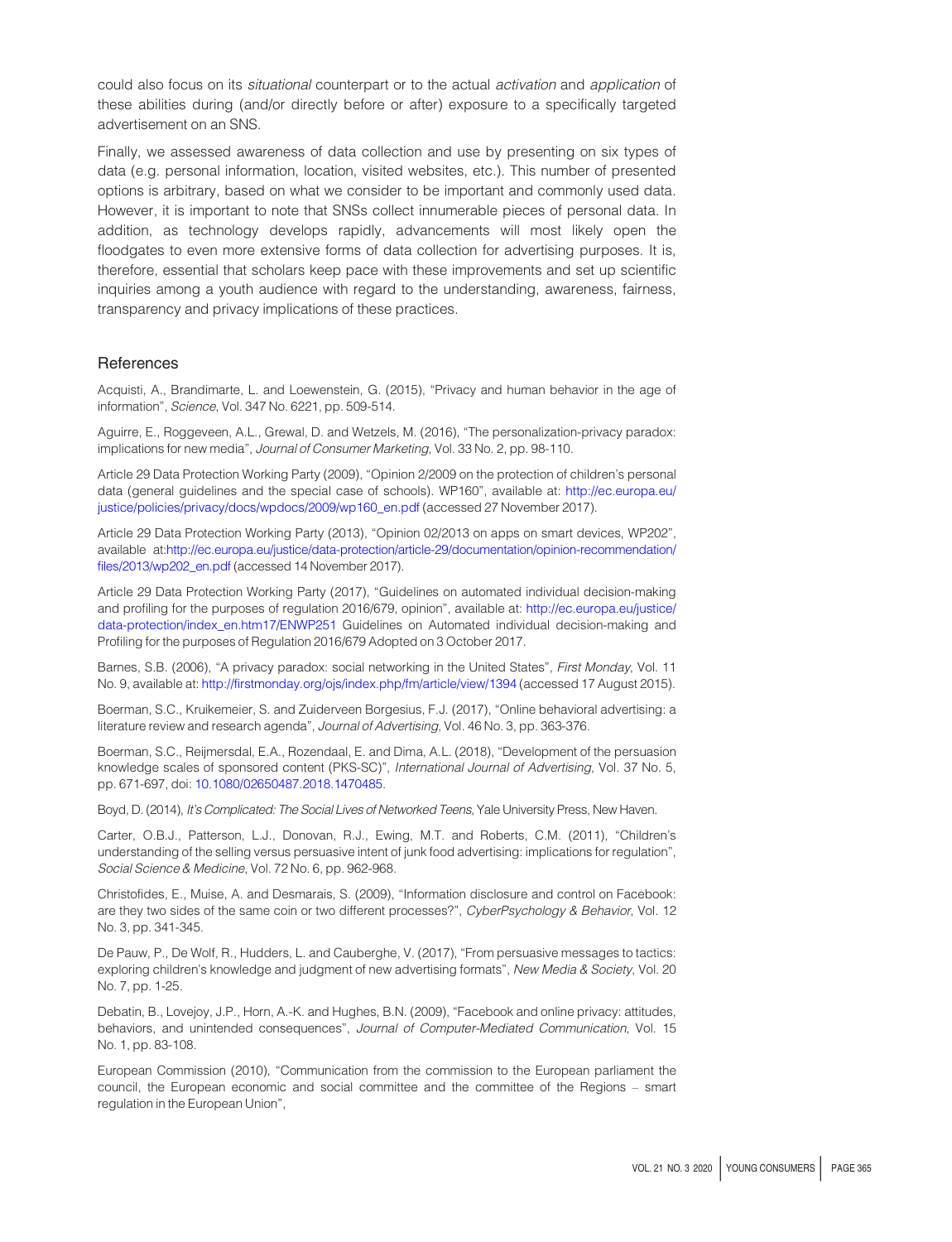<span id="page-16-1"></span>European Parliament and Council (2016), "Regulation (EU) 2016/679 of the European Parliament and of the council of 27 April 2016 on the protection of natural persons with regard to the processing of personal data and on the free movement of such data, and repealing Directive 95/46/EC (general data protection regulation)".

<span id="page-16-9"></span>Evans, N.J. and Park, D. (2015), "Rethinking the persuasion knowledge model: schematic antecedents and associative outcomes of persuasion knowledge activation for covert advertising", Journal of Current Issues & Research in Advertising, Vol. 36 No. 2, pp. 157-176.

<span id="page-16-7"></span>Friestad, M. and Wright, P. (1994), "The persuasion knowledge model – how people cope with persuasion attempts", Journal of Consumer Research, Vol. 21 No. 1, pp. 1-31.

<span id="page-16-5"></span>Gunter, B. and Furnham, A. (1998), Children as Consumers: A Psychological Analysis of the Young People's Market, Psychology Press.

<span id="page-16-4"></span>Gunter, B., Oates, C. and Blades, M. (2005), Advertising to Children on TV: Content, Impact, and Regulation, Lawrence Erlbaum, Mahwah, N.J.

<span id="page-16-3"></span>Hudders, L., Pauw, P.D., Cauberghe, V., Panic, K., Zarouali, B. and Rozendaal, E. (2017), "Shedding new light on how advertising literacy can affect children's processing of embedded advertising formats: a future research agenda", Journal of Advertising, Vol. 46 No. 2, pp. 1-17.

<span id="page-16-12"></span>Knoll, J. (2016), "Advertising in social media: a review of empirical evidence", International Journal of Advertising, Vol. 35 No. 2, pp. 266-300.

<span id="page-16-2"></span>Lievens, E. and Verdoodt, V. (2017), "Looking for needles in a haystack: key issues affecting children's rights in the general data protection regulation", Computer Law & Security Review, Vol. 34 No. 2, doi: [10.1016/j.clsr.2017.09.007.](http://dx.doi.org/10.1016/j.clsr.2017.09.007)

<span id="page-16-19"></span>Lilley, C. and Ball, R. (2013), Younger Children and Social Networking Sites: A Blind Spot, NSPCC.

<span id="page-16-10"></span>Livingstone, S., Ólafsson, K. and Staksrud, E. (2013), "Risky social networking practices among 'underage' users: lessons for evidence-based policy", Journal of Computer-Mediated Communication, Vol. 18 No. 3, pp. 303-320.

<span id="page-16-13"></span>McDonald, A.M. and Cranor, L.F. (2010), "Americans' attitudes about internet behavioral advertising practices", Proceedings of the 9th Annual ACM Workshop on Privacy in the Electronic Society, ACM, New York, NY, pp. 63-72.

<span id="page-16-20"></span>Malhotra, N.K., Kim, S.S. and Agarwal, J. (2004), "Internet users' information privacy concerns (IUIPC): the construct, the scale, and a causal model", Information Systems Research, Vol. 15 No. 4, pp. 336-355.

<span id="page-16-16"></span>Norberg, P.A., Horne, D.R. and Horne, D.A. (2007), "The privacy paradox: personal information disclosure intentions versus behaviors", Journal of Consumer Affairs, Vol. 41 No. 1, pp. 100-126.

<span id="page-16-11"></span>Ofcom (2017), "Children and parents: media use and attitudes report", available at: [www.ofcom.org.uk/](http://www.ofcom.org.uk/research-and-data/media-literacy-research/childrens/children-parents-2017) [research-and-data/media-literacy-research/childrens/children-parents-2017](http://www.ofcom.org.uk/research-and-data/media-literacy-research/childrens/children-parents-2017)

<span id="page-16-8"></span>Panic, K., Cauberghe, V. and De Pelsmacker, P. (2013), "Comparing tv ads and advergames targeting children: the impact of persuasion knowledge on behavioral responses", Journal of Advertising, Vol. 42 Nos 2/3, pp. 264-273.

<span id="page-16-18"></span>Raynes-Goldie, K. (2010), "Aliases, creeping, and wall cleaning: understanding privacy in the age of Facebook", First Monday, Vol. 15 No. 1, doi: [10.5210/fm.v15i1.2775.](http://dx.doi.org/10.5210/fm.v15i1.2775)

<span id="page-16-0"></span>Rowley, J.E., Dunne, A. and Lawlor, M.-A. (2016), "Young consumers' brand communications literacy in a social networking context", European Journal of Marketing, Vol. 50 No. 11, available at: [www.](http://www.emeraldinsight.com/loi/ejm) [emeraldinsight.com/loi/ejm](http://www.emeraldinsight.com/loi/ejm) (accessed 27 July 2017).

<span id="page-16-6"></span>Rozendaal, E., Buijzen, M. and Valkenburg, P. (2010), "Comparing children's and adults' cognitive advertising competences in The Netherlands", Journal of Children and Media, Vol. 4 No. 1, pp. 77-89.

<span id="page-16-14"></span>Smit, E.G., Van Noort, G. and Voorveld, H.A.M. (2014), "Understanding online behavioural advertising: user knowledge, privacy concerns and online coping behaviour in Europe", Computers in Human Behavior, Vol. 32, pp. 15-22.

<span id="page-16-17"></span>Taddicken, M. (2014), "The 'privacy paradox' in the social web: the impact of privacy concerns, individual characteristics, and the perceived social relevance on different forms of self-disclosure", Journal of Computer-Mediated Communication, Vol. 19 No. 2, pp. 248-273.

<span id="page-16-15"></span>Trepte, S. and Reinecke, L. (Eds) (2011), Privacy Online, Springer Berlin Heidelberg, Berlin, Heidelberg, doi: [10.1007/978-3-642-21521-6.](http://dx.doi.org/10.1007/978-3-642-21521-6.)